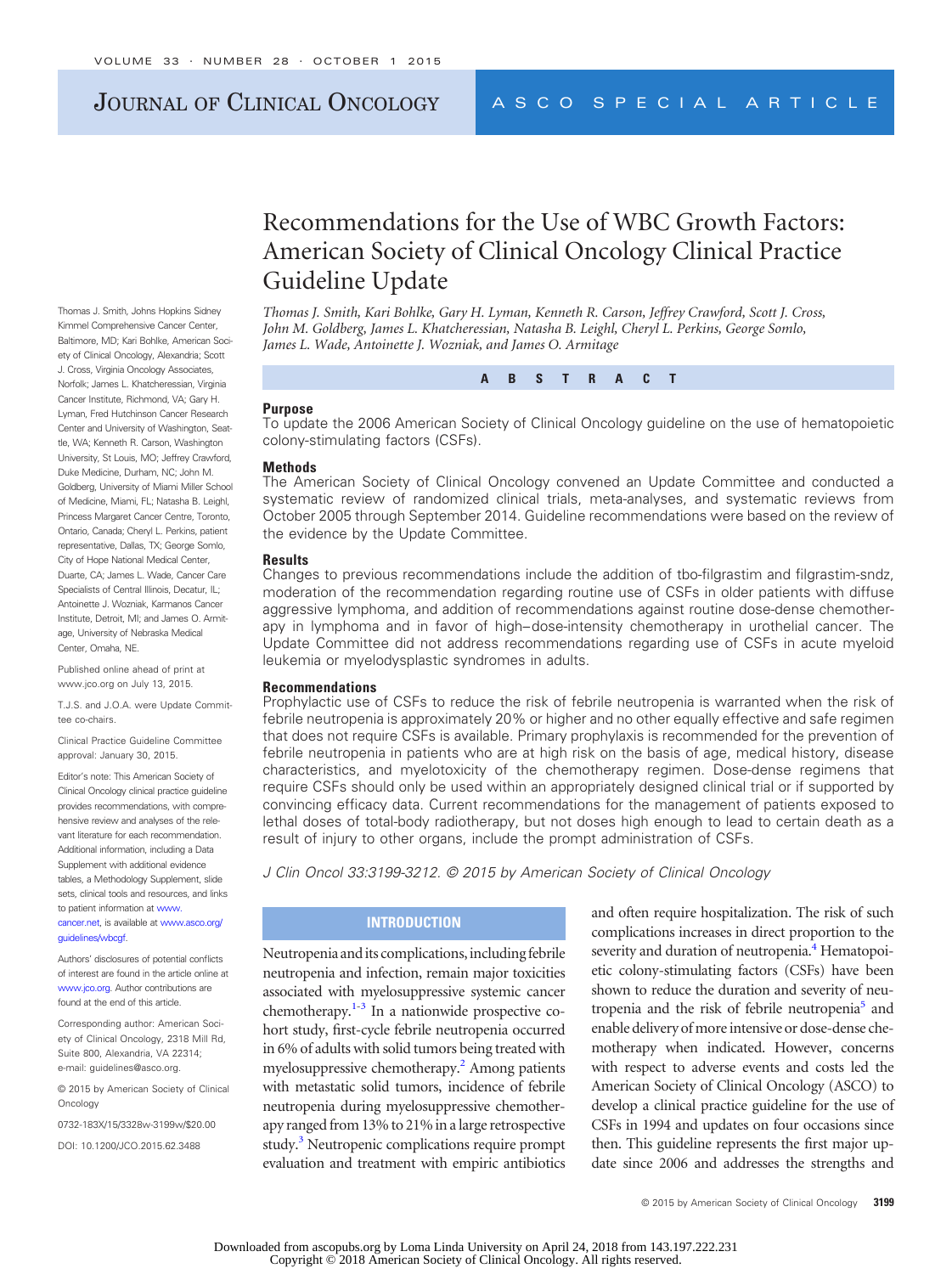# **THE BOTTOM LINE**

# **Recommendations for the Use of WBC Growth Factors: American Society of Clinical Oncology Clinical Practice Guideline Update**

# **Guideline Question**

How should colony-stimulating factors (CSFs) be used in people with cancer?

# **Target Population**

Adults or children with a solid tumor or lymphoma treated with chemotherapy

# **Target Audience**

Medical oncologists, hematologists, oncology nurses, other clinicians who care for people with cancer, and patients

# **Methods**

An Update Committee was convened to update clinical practice guideline recommendations based on a systematic review of the medical literature.

# **Key Points**

- Primary prophylaxis with a CSF starting with the first cycle and continuing through subsequent cycles of chemotherapy is recommended in patients who have an approximately 20% or higher risk for febrile neutropenia based on patient-, disease- and treatment-related factors. Primary CSF prophylaxis should also be administered in patients receiving dosedense chemotherapy when considered appropriate. Consideration should be given to alternative, equally effective, and safe chemotherapy regimens not requiring CSF support when available. (Type: evidence based, benefits outweigh harms. Evidence quality: high. Strength of recommendation: strong.)
- Secondary prophylaxis with a CSF is recommended for patients who experienced a neutropenic complication from a prior cycle of chemotherapy (for which primary prophylaxis was not received), in which a reduced dose or treatment delay may compromise disease-free or overall survival or treatment outcome. In many clinical situations, dose reduction or delay may be a reasonable alternative. (Type: evidence based, benefits outweigh harms. Evidence quality: high. Strength of recommendation: strong.)
- CSFs should not be routinely used for patients with neutropenia who are afebrile. (Type: evidence based, benefits outweigh harms. Evidence quality: high. Strength of recommendation: strong.)
- CSFs should not be routinely used as adjunctive treatment with antibiotic therapy for patients with fever and neutropenia. However, CSFs should be considered in patients with fever and neutropenia who are at high risk for infection-associated complications or who have prognostic factors predictive of poor clinical outcomes. (Type: evidence based, benefits outweigh harms. Evidence quality: high. Strength of recommendation: strong.)
- Dose-dense regimens with CSF support should only be used if supported by convincing efficacy data or within an appropriately designed clinical trial. Efficacy data support the use of dose-dense chemotherapy in the adjuvant treatment of high-risk breast cancer and the use of high-dose intensity methotrexate, vinblastine, doxorubicin, and cisplatin in urothelial cancer. There are limited and conflicting data on the value of dose-dense regimens with CSF support in non-Hodgkin lymphoma, and it cannot routinely be recommended at this time. (Type: evidence based, benefits outweigh harms. Evidence quality: high for breast cancer and lymphoma; intermediate for urothelial cancer. Strength of recommendation: strong for breast cancer and lymphoma; moderate for urothelial cancer.)
- CSFs may be used alone, after chemotherapy, or in combination with plerixafor to mobilize peripheral-blood progenitor cells. Choice of mobilization strategy depends in part on type of cancer and type of transplantation. (Type: evidence based, benefits outweigh harms. Evidence quality: strong. Strength of recommendation: high.)

(continued on following page)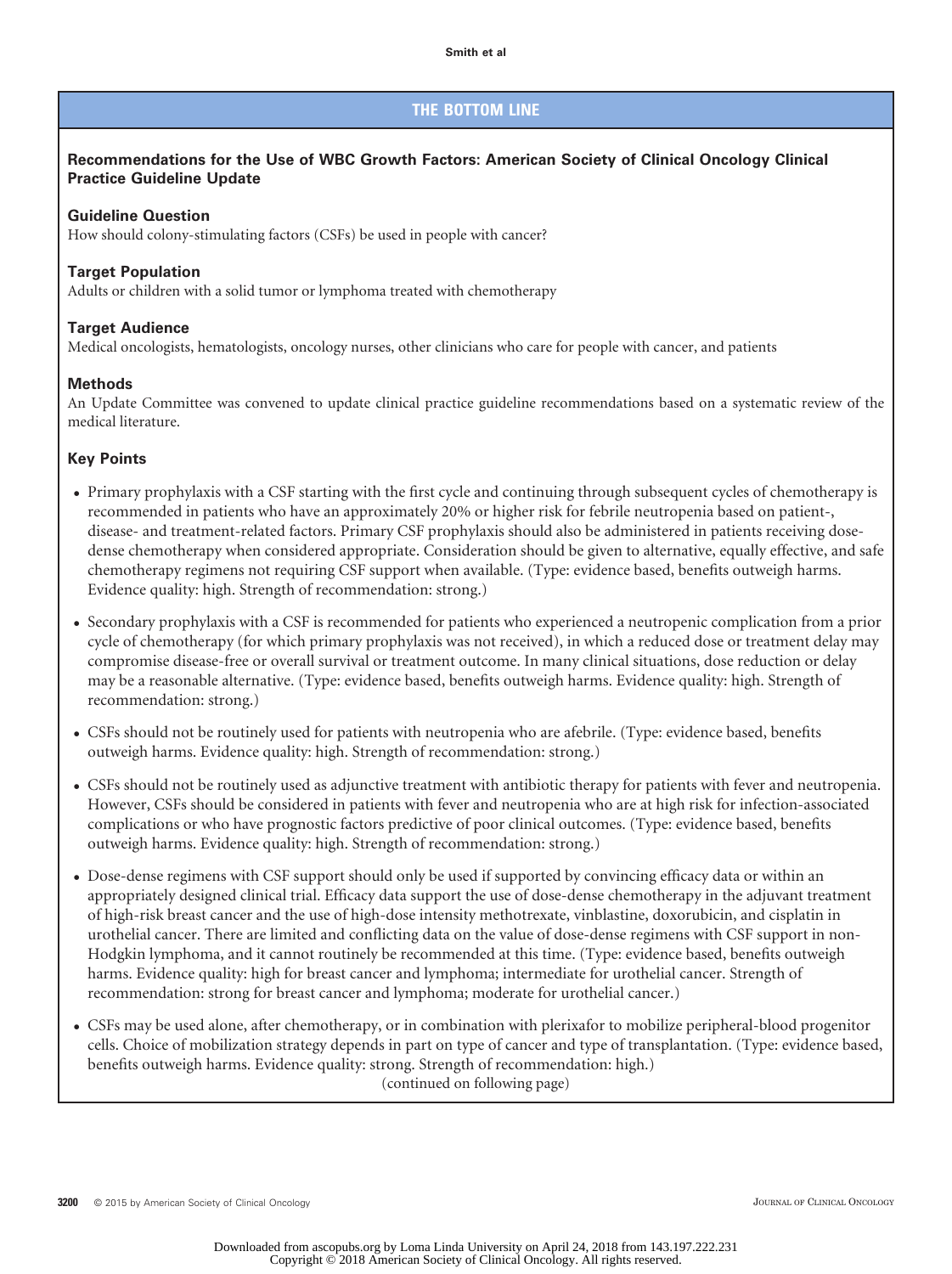# **THE BOTTOM LINE (CONTINUED)**

- CSFs should be administered after autologous stem-cell transplantation to reduce the duration of severe neutropenia. (Type: evidence based, benefits outweigh harms. Evidence quality: high. Strength of recommendation: strong.)
- CSFs may be administered after allogeneic stem-cell transplantation to reduce the duration of severe neutropenia. (Type: evidence based. Evidence quality: low. Strength of recommendation: weak).
- Prophylactic CSFs for patients with diffuse aggressive lymphoma age  $\geq 65$  years treated with curative chemotherapy (cyclophosphamide, doxorubicin, vincristine, prednisone, and rituximab) should be considered, particularly in the presence of comorbidities. (Type: evidence based, benefits outweigh harms. Evidence quality: intermediate. Strength of recommendation: moderate.)
- The use of CSFs in pediatric patients will almost always be guided by clinical protocols. As in adults, the use of CSFs is reasonable as primary prophylaxis for pediatric patients with a high likelihood of febrile neutropenia. Similarly, the use of CSFs for secondary prophylaxis or for therapy should be limited to high-risk patients. (Type: evidence based, benefits outweigh harms. Evidence quality: high. Strength of recommendation: strong.)
- For pediatric indications in which dose-intense chemotherapy is known to have a survival benefit, such as Ewing sarcoma, CSFs should be used to enable the administration of these regimens. (Type: evidence based, benefits outweigh harms. Evidence quality: high. Strength of recommendation: strong.)
- CSFs should not be used in pediatric patients with nonrelapsed acute lymphoblastic leukemia or nonrelapsed acute myeloid leukemia who do not have an infection. (Type: informal consensus. Evidence quality: intermediate. Strength of recommendation: moderate.)
- Pegfilgrastim, filgrastim, tbo-filgrastim, and filgrastim-sndz (and other biosimilars, as they become available) can be used for the prevention of treatment-related febrile neutropenia. The choice of agent depends on convenience, cost, and clinical situation. There have been no additional data comparing granulocyte CSFs and granulocyte-macrophage CSFs since the 2006 update; therefore, there is no change in the recommendation regarding their therapeutic equivalency. (Type: evidence based, benefits outweigh harms. Evidence quality: high. Strength of recommendation: strong.)
- Current recommendations for the management of patients exposed to lethal doses of total-body radiotherapy, but not doses high enough to lead to certain death resulting from injury to other organs, include the prompt administration of CSFs or pegylated granulocyte CSFs. (Type: formal consensus [by others], benefits outweigh harms. Evidence quality: intermediate. Strength of recommendation: moderate.)

### **Qualifying Statements**

The Update Committee did not provide recommendations regarding the use of CSFs in adult patients with acute myeloid leukemia or myelodysplastic syndromes.

### **Additional Resources**

More information, including a Data Supplement with additional evidence tables, a Methodology Supplement with information about evidence quality and strength of recommendations, slide sets, and clinical tools and resources, is available at [www.asco.org/guidelines/](http://www.asco.org/guidelines/wbcgf) [wbcgf.](http://www.asco.org/guidelines/wbcgf) Patient information is available at [www.cancer.net.](http://www.cancer.net)

ASCO believes that cancer clinical trials are vital to inform medical decisions and improve cancer care and that all patients should have the opportunity to participate.

limitations of the use of CSFs across a range of settings in clinical oncology practice on the basis of an exhaustive review of the medical literature. The purpose of this guideline is to foster the appropriate use of these agents based on high-quality evidence from controlled clinical trials and a comprehensive understanding of the specific patient, disease, and treatment factors associated with the risk of neutropenic complications.

### **GUIDELINE QUESTIONS**

This clinical practice guideline considered the following clinical questions: (1) In adults treated with chemotherapy for a solid tumor or lymphoma, what factors should clinicians consider when selecting patients for primary prophylaxis of febrile neutropenia with a CSF? (2)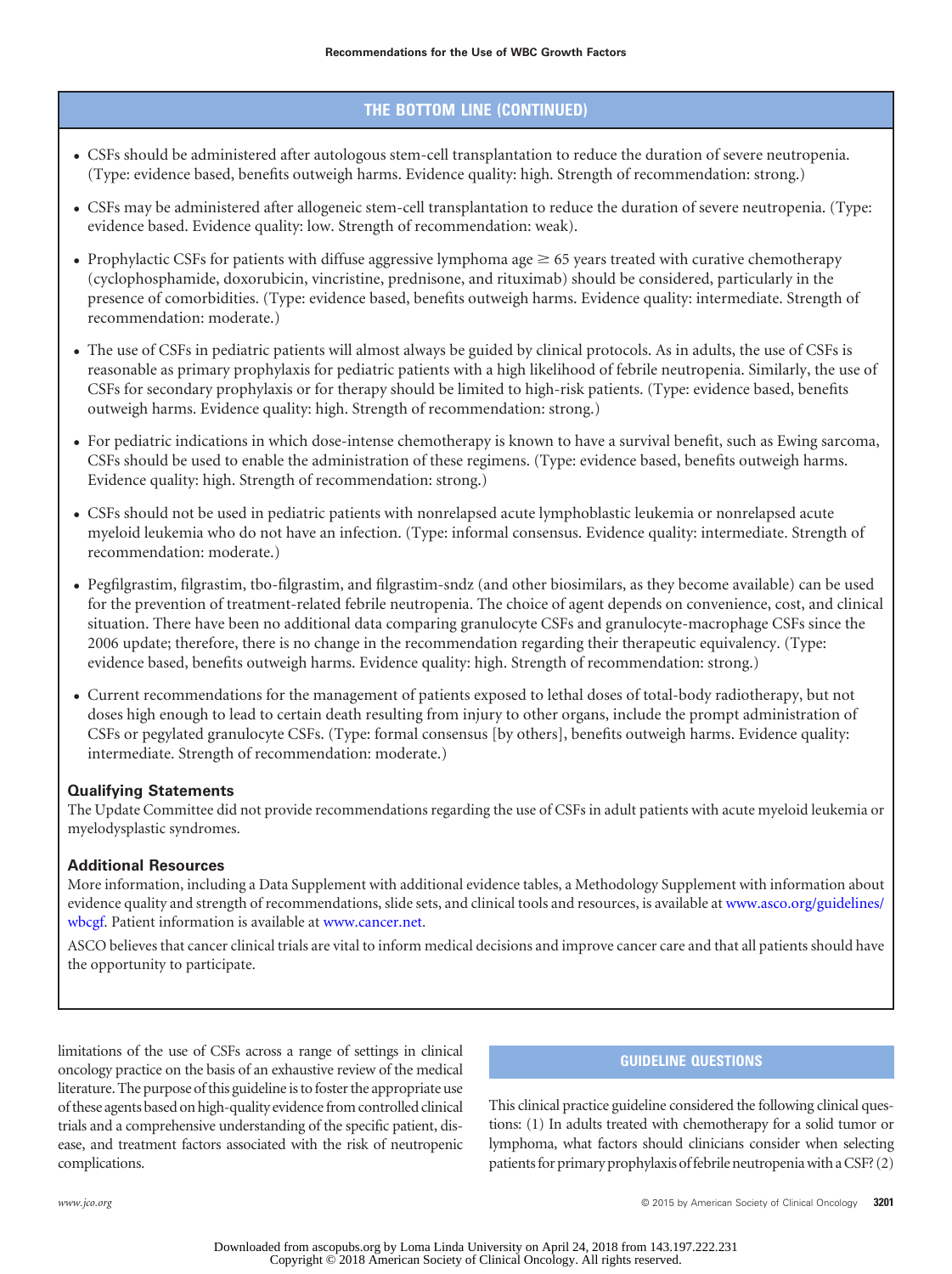In adults treated with chemotherapy for a solid tumor or lymphoma, what factors should clinicians use to select patients for secondary prophylaxis of febrile neutropenia with a CSF? (3) Are there circumstances in which CSFs should be considered for the treatment of neutropenia in adults with cancer? (4) In what settings should CSFs be used to increase chemotherapy dose density? (5) What is the role of CSFs as adjuncts to progenitor-cell transplantation? (6) What is the role of CSFs in the setting of acute leukemia or myelodysplastic syndromes? (7) Should CSFs be avoided in patients receiving concomitant chemotherapy and radiation therapy? (8) Are there CSF recommendations that apply specifically to older adults and that differ from recommendations in younger adults? (9) How should CSFs be used in the pediatric population? (10) What are recommendations for the initiation, duration, dosing, and administration of CSFs? (11) Do CSFs differ in efficacy? (12) What is the role of CSFs in the treatment of radiation injury?

### **METHODS**

#### *Guideline Update Development Process*

The Update Committee (members listed in Appendix [Table A1,](#page-15-0) online only) met twice via Webinar and corresponded through e-mail. On the basis of the consideration of the evidence, the authors were asked to contribute to the development of the guideline, provide critical review, and finalize the guideline recommendations. Members of the Update Committee were responsible for reviewing and approving the final version of guideline, which was then circulated for external review and submitted to *Journal of Clinical Oncology* for editorial review and consideration for publication. All ASCO guidelines are ultimately reviewed and approved by the Update Committee and the ASCO Clinical Practice Guidelines Committee before publication.

The recommendations were developed by an Update Committee with multidisciplinary representation using a systematic review (October 1, 2005, through September 30, 2014) of phase III randomized controlled trials (RCTs), meta-analyses, systematic reviews, and clinical experience. When recommended by Update Committee members, results from selected phase II trials were considered. Articles were selected for inclusion in the systematic review of the evidence on the basis of the following criteria:

- Population: adults or children with cancer.
- Intervention: granulocyte CSFs (G-CSFs) and granulocyte macrophage CSFs (GM-CSFs) used to prevent or treat febrile neutropenia among patients treated with chemotherapy, to allow the delivery of dose-dense chemotherapy, to mobilize stem cells for transplantation, or to treat radiation injury.

Articles were excluded from the systematic review if they were meeting abstracts not subsequently published in peer-reviewed journals; editorials, commentaries, letters, news articles, case reports, or narrative reviews; or published in a language other than English. Excluded interventions were as follows: topical CSFs, CSFs as immunotherapy or vaccine adjuvant, perioperative CSFs, CSFs in allogeneic donors, CSFs for the prevention of mucositis, and granulocyte transfusion. Also excluded were studies in which the treatment arms received different anticancer drugs.

Outcomes of interest varied by clinical question and included neutropenia- and infection-related outcomes, progression-free and overall survival (OS), and outcomes related to stem-cell mobilization or transplantation.

The guideline recommendations were crafted, in part, using GLIDES (Guidelines Into Decision Support) methodology. Ratings for the type and strength of recommendation, evidence, and potential bias are provided with each recommendation. Detailed information about the methods used to develop this guideline update is available in the Methodology Supplement at [www.asco.org/guidelines/wbcgf,](http://www.asco.org/guidelines/wbcgf) which includes an overview (eg, Update Committee composition, development process, and revision dates), literature

search and data extraction information, the recommendation development process, and a quality assessment.

The ASCO Committee and guidelines staff will work with co-chairs to monitor the medical literature and determine the need for future updates. This is the most recent information as of the publication date. For updates, the most recent information, and to submit new evidence, please visit [www.asco.](http://www.asco.org/guidelines/wbcgf) [org/guidelines/wbcgf](http://www.asco.org/guidelines/wbcgf) and the ASCO Guidelines Wiki [\(www.asco.org/](http://www.asco.org/guidelineswiki) [guidelineswiki\)](http://www.asco.org/guidelineswiki).

#### *Guideline Disclaimer*

This clinical practice guideline and other guidance published herein are provided by ASCO to assist providers in clinical decision making. The information herein should not be relied on as being complete or accurate, nor should it be considered as inclusive of all proper treatments or methods of care or as a statement of the standard of care. With the rapid development of scientific knowledge, new evidence may emerge between the time information is developed and when it is published or read. The information is not continually updated and may not reflect the most recent evidence. The information addresses only the topics specifically identified therein and is not applicable to other interventions, diseases, or stages of diseases. This information does not mandate any particular course of medical care. Furthermore, the information is not intended to substitute for the independent professional judgment of the treating provider, because the information does not account for individual variation among patients. Recommendations are described as having high, moderate, or low confidence that a recommendation reflects the net effect of a given course of action. The use of words like "must," "must not," "should," and "should not" indicates that a course of action is recommended or not recommended for either most or many patients, but there is latitude for the treating physician to select other courses of action in individual cases. In all cases, the selected course of action should be considered by the treating provider in the context of treating the individual patient. Use of the information is voluntary. ASCO provides this information on an as-is basis and makes no warranty, express or implied, regarding the information. ASCO specifically disclaims any warranties of merchantability or fitness for a particular use or purpose. ASCO assumes no responsibility for any injury or damage to persons or property arising out of or related to any use of this information or for any errors or omissions.

#### *Guideline and Conflicts of Interest*

The Expert Panel was assembled in accordance with the ASCO Conflict of Interest Management Procedures for Clinical Practice Guidelines (summarized at [www.asco.org/rwc\)](http://www.asco.org/rwc). Members of the panel completed the ASCO disclosure form, which requires disclosure of financial and other interests relevant to the subject matter of the guideline, including relationships with commercial entities that are reasonablylikely to experience direct regulatory or commercial impact as a result of promulgation of the guideline. Categories for disclosure include Employment; Leadership; Stock or Other Ownership; Honoraria, Consulting or Advisory Role; Speaker's Bureau; Research Funding; Patents, Royalties, Other Intellectual Property; Expert Testimony; Travel, Accommodations, Expenses; and Other Relationships. In accordance with these procedures, the majority of the members of the panel did not disclose any such relationships.

### **RESULTS**

### *Characteristics of Studies Identified in the Literature Search*

A total of 66 publications met eligibility criteria and form the evidentiary basis for the guideline recommendations. Evidence tables for each clinical question are provided in Data Supplement 1. Fortyone of the publications were RCTs, a majority of which were classified as having either a low or intermediate risk of bias. These classifications are provided in Data Supplement 2.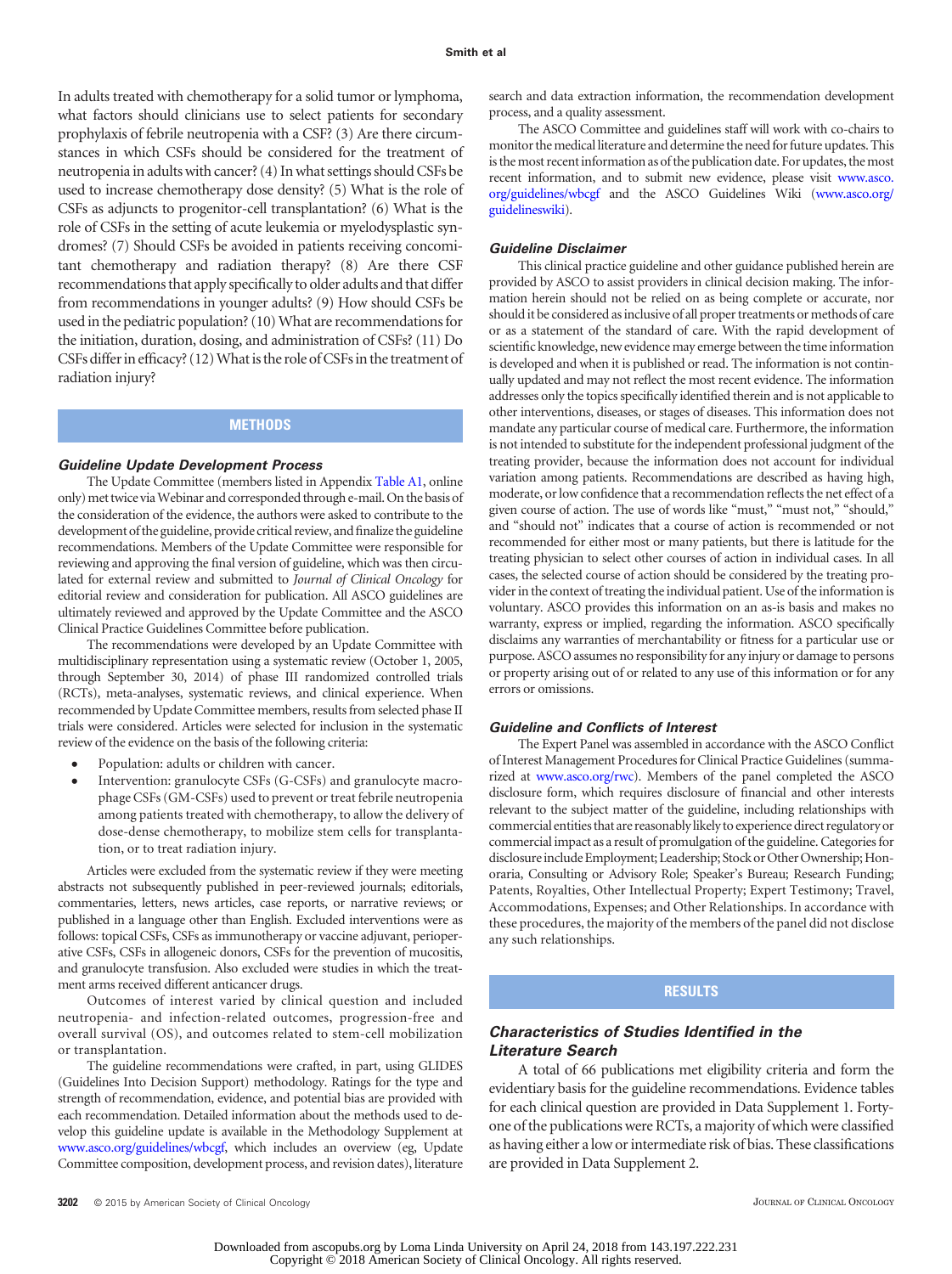# **RECOMMENDATIONS**

#### **CLINICAL QUESTION 1**

In adults treated with chemotherapy for a solid tumor or lymphoma, what factors should clinicians consider when selecting patients for primary prophylaxis of febrile neutropenia with a CSF?

#### *Recommendation 1*

Primary prophylaxis with a CSF starting in the first cycle and continuing through subsequent cycles of chemotherapy is recommended in patients who have an approximately 20% or higher risk for febrile neutropenia on the basis of patient-, disease-, and treatmentrelated factors. Primary CSF prophylaxis should also be administered in patients receiving dose-dense chemotherapy when considered appropriate. Consideration should be given to alternative, equally effective, and safe chemotherapy regimens not requiring CSF support when available. (Type: evidence based, benefits outweigh harms. Evidence quality: high. Strength of recommendation: strong.)

#### *Literature Review Update and Analysis*

Of the 16 publications that addressed primary prophylaxis (eight meta-analyses, three clinical practice guidelines, three RCTs, and two systematic reviews), none prompted a change in the level of febrile neutropenia risk warranting primary prophylaxis with a  $CSE$ <sup>5[-21](#page-12-0)</sup>. The 20% cutoff for febrile neutropenia risk has been maintained from the 2005 guideline based on the evidence from randomized trials, especially the trial of CSFs in patients with breast cancer,<sup>22</sup> in which the baseline risk for febrile neutropenia was 17%. Independent systematic reviews of eight trials with 2,156 patients with breast cancer confirmed that CSFs reduce the risk of febrile neutropenia, with possible reductions in the need for hospitalization and all-cause mortality, but with no effect on infection-related mortality[.18](#page-12-2) Subsequent studies have shown that CSFs can reduce the risk of hospitalization for febrile neutropenia in elderly patients (age  $> 65$  years) with solid tumors from 9% in all cycles to  $5\%$ , but no other differences, such as in mortality, have been reported to justify treating a large number of patients who would not benefit and would experience potential toxicities and costs.

However, recent publications have provided additional information about the likely benefits of primary prophylaxis. Meta-analyses of RCTs conducted in varying patient populations have confirmed that primary prophylaxis with a CSF reduces the risk of febrile neutropenia during chemotherapy for a solid tumor or lymphoma.<sup>8,[9,](#page-11-8)[12](#page-11-9)[,13](#page-11-10)[,18](#page-12-2)[,19](#page-12-3)</sup> Primary prophylaxis may also reduce the risk of hospitalization<sup>18</sup> and infection[.8,](#page-11-7)[19](#page-12-3) Results for all-cause or infection-related mortality are less consistent. A meta-analysis of 59 RCTs among patients with solid tumors or lymphoma reported that primary prophylaxis with a G-CSF was associated with a modest reduction in all-cause mortality compared with no primary prophylaxis (risk ratio [RR], 0.93; 95% CI, 0.90 to 0.96; absolute risk difference,  $-3.2\%$ ; 95% CI,  $-2.1\%$  to  $-4.2\%$ ).<sup>14</sup> The greatest benefit was observed among patients who received dose-dense chemotherapy. In studies that evaluated the same dose and schedule of chemotherapy in different treatment arms, primary prophylaxis did not have a statistically significant effect on mortality.<sup>14</sup> Another large meta-analysis considered 148 RCTs of primary prophylaxis in children or adults who were receiving cancer chemotherapy or undergoing stem-cell transplantation  $(SCT)$ .<sup>19</sup> Only RCTs

in which all study arms received the same chemotherapy or SCT conditioning regimen were included. On the basis of the 80 trials with all-cause mortality results, short-term all-cause mortality was 7.6% with primary prophylaxis and 8.0% without primary prophylaxis (RR, 0.95; 95% CI, 0.84 to 1.08). Results for infection-related mortality were also null (RR, 0.82; 95% CI, 0.66 to  $1.02$ ).<sup>19</sup> In contrast, the addition of a G-CSF was associated with a statistically significant reduction in infection-related mortality in a 2011 meta-analysis of 12 RCTs in adultswith a solid tumor or lymphoma; riskwas 1.5% among patients who received primary prophylaxis with a CSF, compared with 2.8% among patients who did not receive primary prophylaxis (RR, 0.55; 95% CI, 0.34 to 0.90).<sup>12</sup>

Adverse effects of CSFs include bone pain, but a randomized trial of naproxen versus placebo suggested that nonsteroidal antiinflammatory drugs may reduce the incidence, duration, and severity of bone pain among CSF-treated patients[.11](#page-11-12) Naproxen was administered at a dose of 500 mg twice per day starting on the day of pegfilgrastim administration and continuing for 5 to 8 days.

#### *Clinical Interpretation*

In addition to the risk of neutropenic complications associated with chemotherapy regimens in patients who are eligible for clinical trials, the risk and consequences of neutropenic complications may be increased in the elderly, those previously treated with chemotherapy or radiation therapy, and those with medical comorbidities [\(Table 1\)](#page-4-0). Primary CSF prophylaxis has been consistently associated with significant reductions in the risk of febrile neutropenia and infectious complications and also enables delivery of full-dose chemotherapy on schedule when considered important in patient management.<sup>14</sup> Findings regarding infection-related and all-cause mortality have been less consistent. The ASCO Panel looks forward to reviewing validated and tested, user-friendly risk prediction tools when they are available, but at present, none can be fully recommended.

#### **CLINICAL QUESTION 2**

Among adults treated with chemotherapy for a solid tumor or lymphoma, what factors should clinicians use to select patients for secondary prophylaxis of febrile neutropenia with a CSF?

<span id="page-4-0"></span>

| <b>Table 1.</b> Patient Risk Factors for Febrile Neutropenia                                                                                                                    |  |  |  |
|---------------------------------------------------------------------------------------------------------------------------------------------------------------------------------|--|--|--|
| <b>Risk Factor</b>                                                                                                                                                              |  |  |  |
| In addition to chemotherapy regimen and type of malignancy, consider the<br>following factors when estimating patient's overall risk of febrile<br>neutropenia <sup>23-25</sup> |  |  |  |
| Age $\geq$ 65 years                                                                                                                                                             |  |  |  |
| Advanced disease                                                                                                                                                                |  |  |  |
| Previous chemotherapy or radiation therapy                                                                                                                                      |  |  |  |
| Preexisting neutropenia or bone marrow involvement with tumor                                                                                                                   |  |  |  |
| Infection                                                                                                                                                                       |  |  |  |
| Open wounds or recent surgery                                                                                                                                                   |  |  |  |
| Poor performance status or poor nutritional status                                                                                                                              |  |  |  |
| Poor renal function                                                                                                                                                             |  |  |  |
| Liver dysfunction, most notably elevated bilirubin                                                                                                                              |  |  |  |
| Cardiovascular disease                                                                                                                                                          |  |  |  |
| Multiple comorbid conditions                                                                                                                                                    |  |  |  |
| <b>HIV</b> infection                                                                                                                                                            |  |  |  |
|                                                                                                                                                                                 |  |  |  |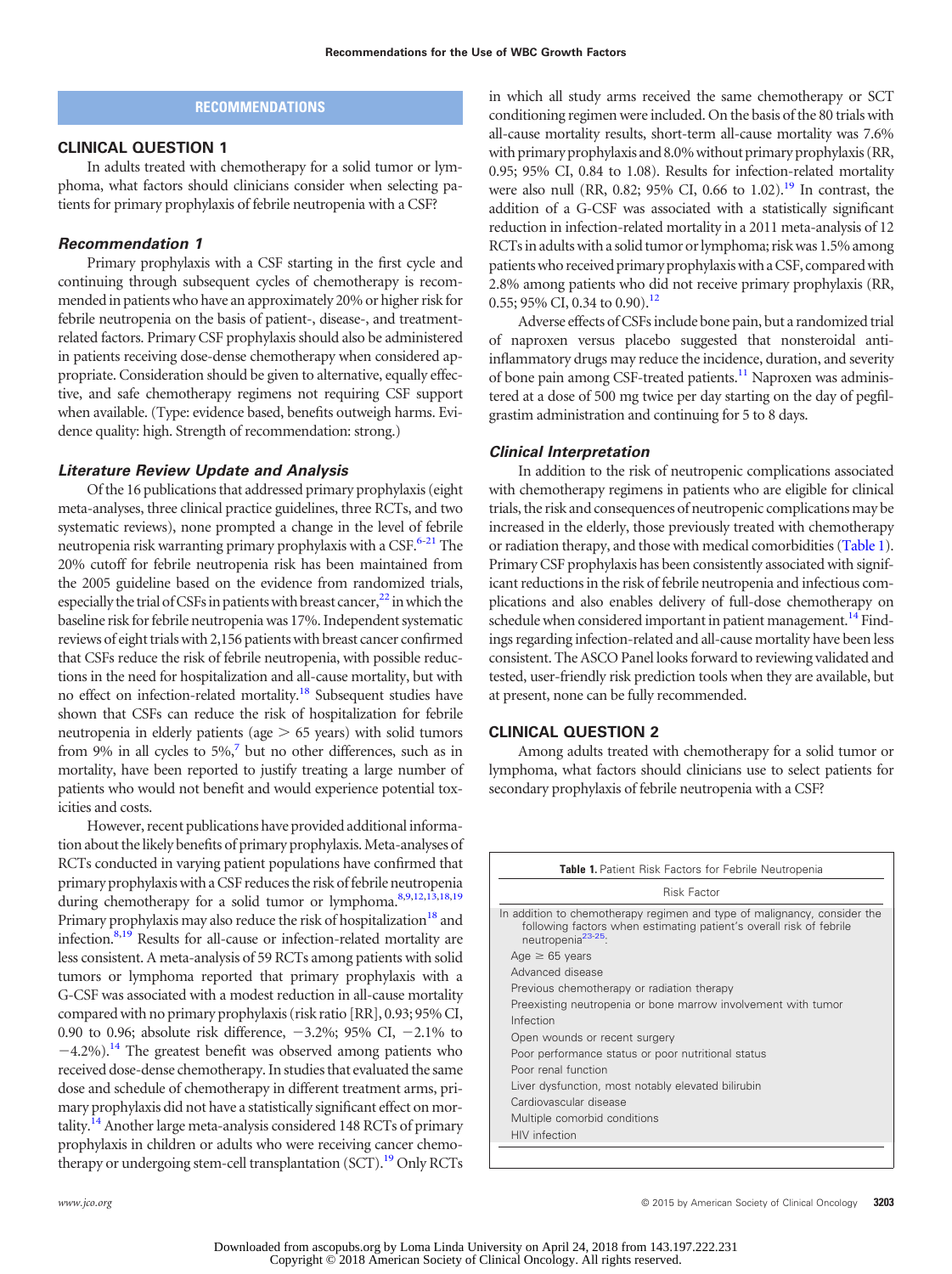#### *Recommendation 2*

Secondary prophylaxis with CSFs is recommended for patients who experienced a neutropenic complication from a previous cycle of chemotherapy (for which primary prophylaxis was not received), in which a reduced dose or treatment delay may compromise diseasefree or OS or treatment outcome. In many clinical situations, dose reduction or delay may be a reasonable alternative. (Type: evidence based, benefits outweigh harms. Evidence quality: high. Strength of recommendation: strong.)

#### *Literature Review Update and Analysis*

The systematic review provided no new data. In particular, there were no new data supporting the use of CSFs to maintain dose-intensity in the treatment of metastatic disease, and the review found no demonstrable benefit in patients with metastatic lung, small-cell lung, colorectal, hormone-refractory prostate, or breast cancer.<sup>[26](#page-12-6)</sup> To date, there have been no improvements in disease-free or OS reported for any common cancer with the use of CSFs to maintain dose-intensity, instead of dose reduction. The ASCO Panel recognizes that there may be individual patients who will not tolerate effective doses of chemotherapy without CSFs, as noted in the Guideline Disclaimer section.

#### *Clinical Interpretation*

No changes have been made to the 2006 recommendations.

### **CLINICAL QUESTION 3**

Are there circumstances in which CSFs should be considered for the treatment of neutropenia in adults with cancer?

#### *Recommendation 3.1*

*Therapy for patients with afebrile neutropenia.* CSFs should not be routinely used for patients with neutropenia who are afebrile. (Type: evidence based, benefits outweigh harms. Evidence quality: high. Strength of recommendation: strong.)

#### *Recommendation 3.2*

*Therapy for febrile patients with neutropenia.* CSFs should not be routinely used as adjunctive treatment with antibiotic therapy for patients with fever and neutropenia. However, CSFs should be considered in patients with fever and neutropenia who are at high risk for infection-associated complications or who have prognostic factors that are predictive of poor clinical outcomes. High-risk features include expected prolonged ( $> 10$  days) and profound ( $< 0.1 \times 10^9$ /L) neutropenia, age > 65 years, uncontrolled primary disease, pneumonia, hypotension and multiorgan dysfunction (sepsis syndrome), invasive fungal infection, or hospitalization at the time of fever development. (Type: evidence based, benefits outweigh harms. Evidence quality: high. Strength of recommendation: strong.)

#### *Literature Review Update and Analysis*

New data regarding therapeutic use of CSFs were provided by a single 2014 meta-analysis[.27](#page-12-7) Treatment of febrile neutropenia with antibiotics plus a CSF did not reduce overall mortality compared with antibiotics alone (hazard ratio [HR], 0.74; 95% CI, 0.47 to 1.16).<sup>27</sup> However, the addition of a CSF did shorten the duration of neutropenia, fever, and antibiotic use and reduce the number of hospital stays  $> 10$  days.

<span id="page-5-0"></span>

| <b>Table 2.</b> Patient Risk Factors for Poor Clinical Outcomes Resulting From |  |  |  |  |  |
|--------------------------------------------------------------------------------|--|--|--|--|--|
| Febrile Neutropenia or Infection <sup>28</sup>                                 |  |  |  |  |  |

| <b>Risk Factor</b>                                                      |
|-------------------------------------------------------------------------|
| Sepsis syndrome                                                         |
| $Age > 65$ years                                                        |
| Profound neutropenia (absolute neutrophil count $< 0.1 \times 10^9$ /L) |
| Neutropenia expected to last $> 10$ days                                |
| Pneumonia                                                               |
| Invasive fungal infection                                               |
| Other clinically documented infections                                  |
| Hospitalization at time of fever                                        |
| Prior episode of febrile neutropenia                                    |
|                                                                         |

#### *Clinical Interpretation*

No changes have been made to the 2006 recommendations. [Table 2](#page-5-0) lists factors associated with poor clinical outcomes or complications resulting from febrile neutropenia or infection.<sup>28</sup>

#### **CLINICAL QUESTION 4**

In what settings should CSFs be used to increase chemotherapy dose density?

#### *Recommendation 4*

Dose-dense regimens with CSF support should only be used within an appropriately designed clinical trial or if supported by convincing efficacy data. Efficacy data support the use of CSFs with dosedense chemotherapy in the adjuvant treatment of high-risk breast cancer andwith high–dose-intensitymethotrexate, vinblastine, doxorubicin, and cisplatin (HD-M-VAC) in urothelial cancer. There are limited and conflicting data on the value of dose-dense regimens with CSF support in non-Hodgkin lymphoma (NHL), and this cannot routinely be recommended at this time. (Type: evidence based, benefits outweigh harms. Evidence quality: high for breast cancer and lymphoma; intermediate for urothelial cancer. Strength of recommendation: strong for breast cancer and lymphoma; moderate for urothelial cancer.)

#### *Literature Review Update and Analysis*

Twenty publications were identified (16 RCTs, two metaanalyses, one clinical practice guideline, and one single-arm phase II trial)[.14](#page-11-11)[,16](#page-11-13)[,29](#page-12-9)[-46](#page-12-10) In nonmetastatic breast cancer, a 2010 meta-analysis reported that dose-dense chemotherapy (administered with CSFs) improves disease-free and OS, particularly among women with hormone receptor–negative disease.<sup>30</sup> A benefit was observed in three trials of so-called conserved dose-dense chemotherapy (similar doses of drugs in two treatment arms; HR, 0.84; 95% CI, 0.72 to 0.98) and in six trials of so-called modified dose-dense chemotherapy (different drugs or doses in two arms; HR, 0.85; 95% CI, 0.75 to 0.96). A survival benefit of dose-dense chemotherapy was also observed in a phase III clinical trial among women with  $\geq$  four positive lymph nodes.<sup>41</sup> Compared with conventionally scheduled epirubicin and cyclophosphamide followed by paclitaxel every 3 weeks, an intense dose-dense schedule of sequential epirubicin, paclitaxel, and cyclophosphamide every 2 weeks increased the toxicity of treatment but improved eventfree and OS (OS: HR, 0.76; 95% CI, 0.59 to 0.97). More recently,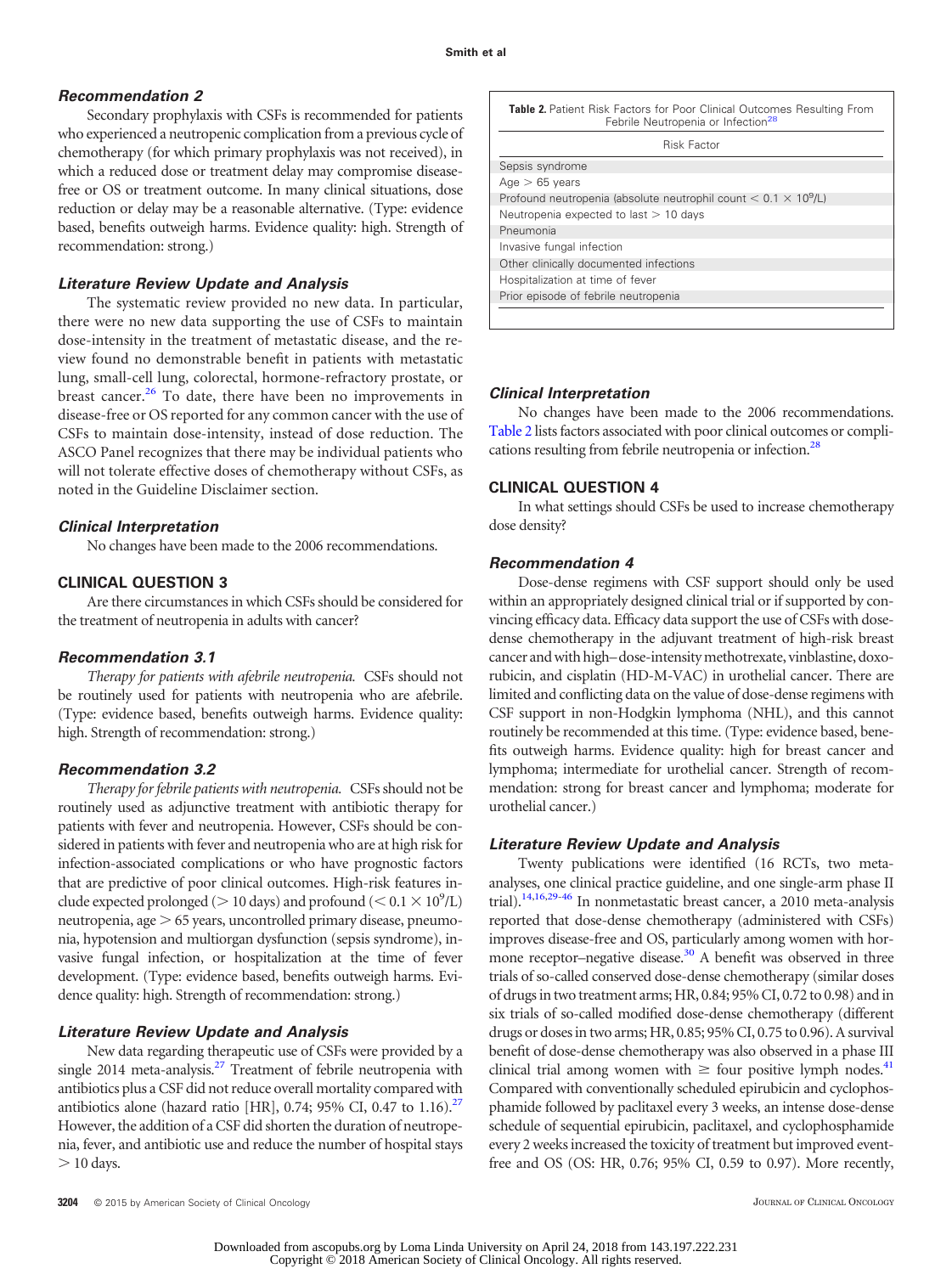doxorubicin plus cyclophosphamide every 2 weeks followed by paclitaxel every 2 weeks was compared with continuous doxorubicin plus cyclophosphamide and/or weekly paclitaxel in the phase III SWOG (Southwest Oncology Group) S0221 trial. Disease-free survival was similar across treatment arms, but OS was highest with dosing every 2 weeks.<sup>31</sup> However, not all studies have reported a benefit of dosedense chemotherapy in nonmetastatic breast cancer. Dose-dense sequential epirubicin and paclitaxel followed by intensified CMF treatment did not improve disease-free or OS compared with concomitant epirubicin and paclitaxel followed by intensified CMF treatment<sup>37</sup>; dose-intense neoadjuvant fluorouracil, doxorubicin, and cyclophosphamide did not improve pathologic complete response rate compared with conventional neoadjuvant fluorouracil, doxorubicin, and cyclophosphamide<sup>29</sup>; and neoadjuvant weekly doxorubicin and daily oral cyclophosphamide did not improve survival or pathologic complete response rate compared with standard neoadjuvant doxorubicin and cyclophosphamide.<sup>35</sup>

Among patients with newly diagnosed diffuse large B-cell lymphoma (DLBCL), two phase III clinical trials reported that a CSFsupported 14-day cycle of rituximab plus cyclophosphamide, doxorubicin, vincristine, and prednisolone or prednisone (R-CHOP-14) was not more effective than the standard 21-day cycle (R-CHOP-21). In a UK study of patients age  $\geq 18$  years, 2-year OS was 82.7% in the R-CHOP-14 group and 80.8% in the R-CHOP-21 group (HR, 0.90; 95% CI, 0.70 to 1.15).<sup>33</sup> Similarly, in a multinational study of older patients (age 60 to 80 years) with DLBCL, 3-year OS was 69% in the R-CHOP-14 group and 72% in the R-CHOP-21 group (HR, 0.96; 95% CI, 0.73 to  $1.26$ .<sup>34</sup> R-CHOP-14 also failed to improve progression-free or OS in a phase II/III trial of patients with untreated indolent B-cell NHL.<sup>46</sup>

A single phase III study assessed dose-intensified chemotherapy in lung cancer. Among patients with extensive-stage small-cell lung cancer, dose-intensified carboplatin plus etoposide every 21 days did not improve OS or progression-free survival compared with conventional carboplatin plus etoposide every 28 days.<sup>38</sup> Dose-dense or doseintense therapy supported by G-CSFs also failed to improve OS or progression-free survival in studies of metastatic and locally advanced soft tissue sarcoma (standard *v* dose-intensified doxorubicin, ifosfamide, and dacarbazine),<sup>38</sup> high-grade osteosarcoma (3-  $\nu$  2-week cycles of cisplatin and doxorubicin), $40$  and advanced ovarian cancer (standard *v* intensified cyclophosphamide combined with epirubicin and cisplatin). $42$ 

Promising results with higher dose density or dose-intensity were reported in urothelial cancer. In a 7-year update of a phase III clinical trial, HD-M-VAC improved OS and progression-free survival among patients with advanced urothelial tract tumors. Median and 5-year OS were 15.1 months and 21.8% in the HD-M-VAC arm, compared with 14.9months and 13.5% in theM-VAC arm (HR, 0.76; 95% CI, 0.58 to 0.99).<sup>43</sup> In a more recent single-arm phase II trial, neoadjuvant dosedense M-VAC resulted in significant downstaging among patients with muscle-invasive urothelial cancer.<sup>32</sup>

#### *Clinical Interpretation*

There are now several trials that support the use of CSFs in the setting of adjuvant dose-dense chemotherapy for high-risk breast cancer and one large study supporting CSF use with HD-M-VAC in urothelial cancer. Outside of a clinical trial, CSF-supported dosedense chemotherapy should be restricted to these settings. Trials of dose-dense chemotherapy in lymphoma, lung cancer, ovarian cancer, osteosarcoma, and sarcoma have been negative.

### **CLINICAL QUESTION 5**

What is the role of CSFs as adjuncts to progenitorcell transplantation?

#### *Recommendation 5.1*

CSFs may be used alone, after chemotherapy, or in combination with plerixafor to mobilize peripheral-blood progenitor cells. Choice of mobilization strategy depends in part on type of cancer and type of transplantation. (Type: evidence based, benefits outweigh harms. Evidence quality: strong. Strength of recommendation: high.)

#### *Literature Review Update and Analysis*

Plerixafor, a CXCR4 receptor antagonist approved by the US Food and Drug Administration in 2008, is administered in combination with a G-CSF for the mobilization of stem cells for autologous transplantation in patients with NHL and multiple myeloma. The combination of a G-CSF and plerixafor has been evaluated in two phase III clinical trials.<sup>47[,48](#page-12-24)</sup> Compared with a G-CSF alone, the combination of a G-CSF and plerixafor increased the number of patients who reached optimal  $CD34 +$  cell targets within a specified number of apheresis days. The most common adverse events related to plerixafor were GI disorders and injection site reactions.

#### *Clinical Interpretation*

The updated recommendation adds the option of a CSF in combination with plerixafor for the mobilization of peripheral-blood progenitor cells.

### *Recommendation 5.2*

CSFs should be administered after autologous SCT to reduce the duration of severe neutropenia. (Type: evidence based, benefits outweigh harms. Evidence quality: high. Strength of recommendation: strong.)

#### *Recommendation 5.3*

CSFs may be administered after allogeneic SCT to reduce the duration of severe neutropenia. (Type: evidence based. Evidence quality: low. Strength of recommendation: weak.)

#### *Literature Review Update and Analysis*

Concerns about use of CSFs after allogeneic transplantation were raised by retrospective studies that reported an increased risk of acute graft-versus-host disease (GVHD) or treatment-related mortality among CSF recipients.<sup>49-[51](#page-12-26)</sup> However, a 2006 meta-analysis of RCTs found that CSF use after allogeneic SCT reduced the risk of documented infections and did not have a statistically significant effect on grade 2 to 4 acute GVHD or treatment-related mortality.<sup>[52](#page-12-27)</sup> In the combined group of autologous and allogeneic transplantation recipients, CSF use reduced duration of hospitalization, days of parenteral antibiotics, and risk of documented infection, although the association with documented infection was of borderline statistical significance ( $P = .05$ ). CSFs did not reduce the risk of infection-related mortality.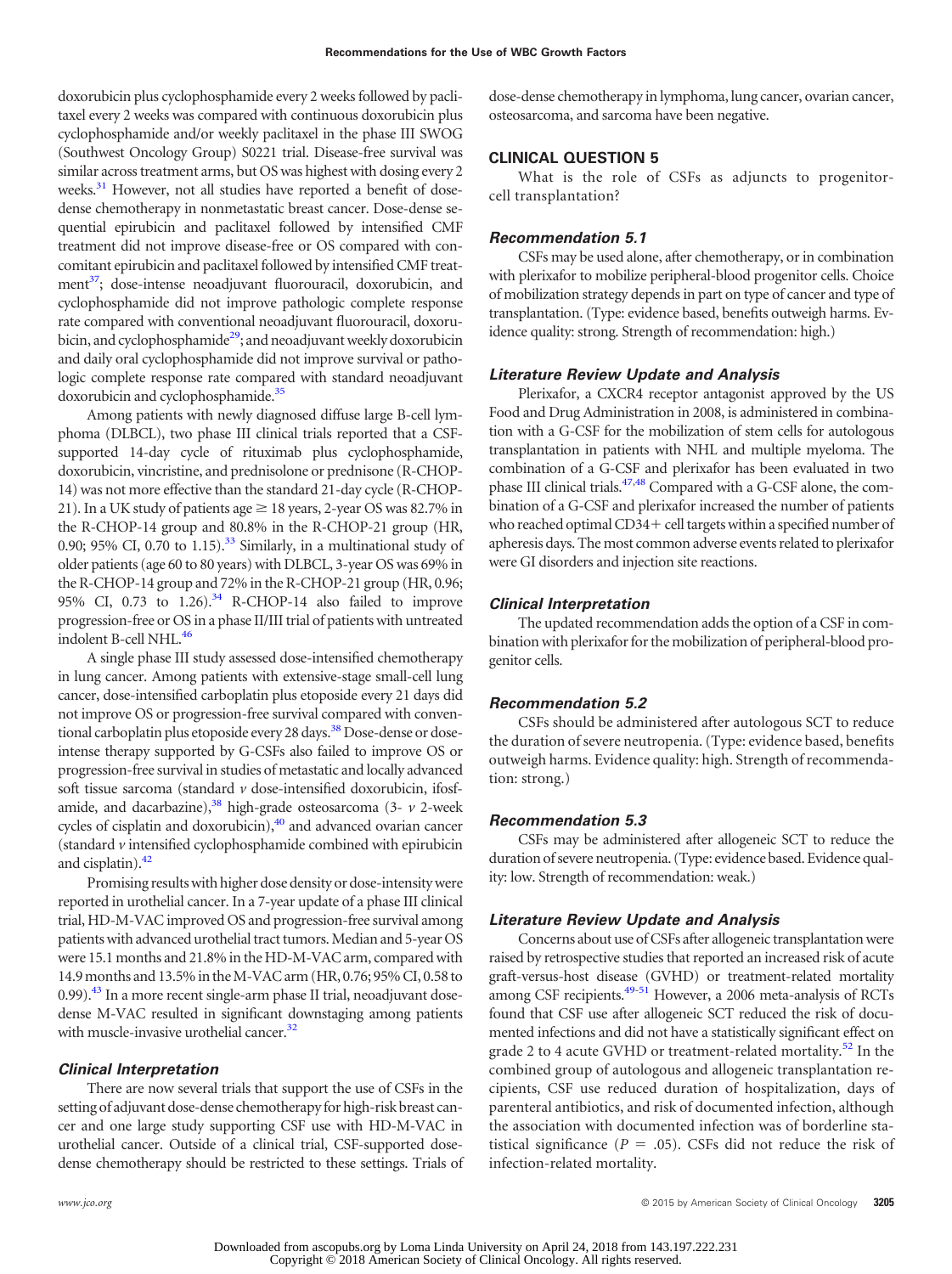### *Clinical Interpretation*

The updated recommendation adds the option of administering CSFs after allogeneic transplantation. Studies published since the 2006 recommendation have not confirmed previous reports of increased risk of grade 2 to 4 GVHD or mortality in association with CSF use after allogeneic transplantation. Data are limited, however, and benefits of CSF use in this setting seem to be modest. A strong recommendation regarding CSF use after allogeneic transplantation was not possible at this time.

### **CLINICAL QUESTION 6**

What is the role of CSFs in the setting of acute leukemia or myelodysplastic syndromes?

### *Recommendation 6*

The Update Committee did not provide recommendations regarding the use of CSFs in adults with acute myeloid leukemia or myelodysplastic syndromes.

### **CLINICAL QUESTION 7**

Should CSFs be avoided in patients receiving concomitant chemotherapy and radiation therapy?

### *Recommendation 7*

CSFs should be avoided in patients receiving concomitant chemotherapy and radiation therapy, particularly involving the mediastinum. In the absence of chemotherapy, therapeutic use of CSFs may be considered in patients receiving radiation therapy alone if prolonged delays secondary to neutropenia are expected. (Type: evidence based. Evidence quality: high. Strength of recommendation: strong.)

### *Literature Review Update and Analysis*

There were no new data.

### *Clinical Interpretation*

No changes have been made to the 2006 recommendations.

### **CLINICAL QUESTION 8**

Are there CSF recommendations that apply specifically to older adults and that differ from recommendations in younger adults?

### *Recommendation 8*

Prophylactic CSFs for patients with diffuse aggressive lymphoma  $age \geq 65$  years treated with curative chemotherapy (CHOP-R) should be considered, particularly in the presence of comorbidities. (Type: evidence based, benefits outweigh harms. Evidence quality: intermediate. Strength of recommendation: moderate.)

### *Literature Review Update and Analysis*

A single RCT evaluated the efficacy of primary prophylaxis among older patients. The trial enrolled patients age  $\geq 65$  years with performance status of 0 to 2 and either a solid tumor or NHL.<sup>7</sup> Patients received either pegfilgrastim starting with cycle one for all cycles or pegfilgrastim initiated after cycle one at the physician's discretion. Pegfilgrastim administered during all cycles reduced the risk of febrile neutropenia. Among patients with a solid tumor, the risk of febrile neutropenia across all cycles was 10% in the physician-discretion arm and 4% in the arm receiving pegfilgrastim in all cycles  $(P = .001)$ .

Given the low risk of febrile neutropenia in this group, most would not have qualified for CSFs outside of the clinical trial. For these patients at low risk of febrile neutropenia, CSFs should not be routinely prescribed. However, among patients with NHL, risk of febrile neutropenia across all cycles was 37% in the physician-discretion arm and 15% in the arm receiving pegfilgrastim in all cycles ( $P = .004$ ), justifying the use of a CSF as primary prophylaxis to prevent febrile neutropenia and hospitalization. However, the use of pegfilgrastim in all cycles did not result in fewer chemotherapy dose reductions or delays.

### *Clinical Interpretation*

The study by Balducci et al<sup>7</sup> provides support for the administration of pegfilgrastim in patients age  $\geq 65$  years who have a high enough risk of febrile neutropenia to justify CSF use, such as those with lymphoma. Whether patients would achieve as good or better results with prophylactic antibiotics is uncertain.<sup>53[-55](#page-12-29)</sup>

### **CLINICAL QUESTION 9**

How should CSFs be used in the pediatric population?

### *Recommendation 9.1*

The use of CSFs in pediatric patients will almost always be guided by clinical protocols. As in adults, a CSF is reasonable as the primary prophylaxis for pediatric patients with a high likelihood of febrile neutropenia. Similarly, a CSF as secondary prophylaxis or therapy should be limited to high-risk patients. (Type: evidence based, benefits outweigh harms. Evidence quality: high. Strength of recommendation: strong.)

### *Literature Review Update and Analysis*

A single meta-analysis evaluated the efficacy of prophylactic G-CSFs among children with a range of tumor types.<sup>56</sup> Prophylactic G-CSFs reduced the incidence offebrile neutropenia and the duration of severe neutropenia, hospitalization, and antibiotic use among children treated with myelosuppressive chemotherapy. However, prophylactic G-CSFs did not decrease documented infections.

### *Clinical Interpretation*

The 2006 study continues to be the benchmark for children receiving myelosuppressive chemotherapy. Although there were no differences in the rates of infection on the basis of CSF use, many pediatric regimens and pediatric clinical trials depend on rapid count recovery to allow for intensive treatment. For such regimens and such trials, CSFs should still be used if appropriate.

### *Recommendation 9.2*

For pediatric indications in which dose-intense chemotherapy is known to have a survival benefit, such as Ewing sarcoma, CSFs should be used to enable the administration of these regimens. (Type: evidence based, benefits outweigh harms. Evidence quality: high. Strength of recommendation: strong.)

### *Literature Review Update and Analysis*

Chemotherapy intensification through interval compression was evaluated in an RCT of patients age  $<$  50 years with newly diagnosed, localized Ewing sarcoma.<sup>57</sup> Chemotherapy consisted of alternating cycles of vincristine, doxorubicin, and cyclophosphamide and of ifosfamide plus etoposide administered every 21 or 14 days. All patients

Downloaded from ascopubs.org by Loma Linda University on April 24, 2018 from 143.197.222.231 Copyright © 2018 American Society of Clinical Oncology. All rights reserved.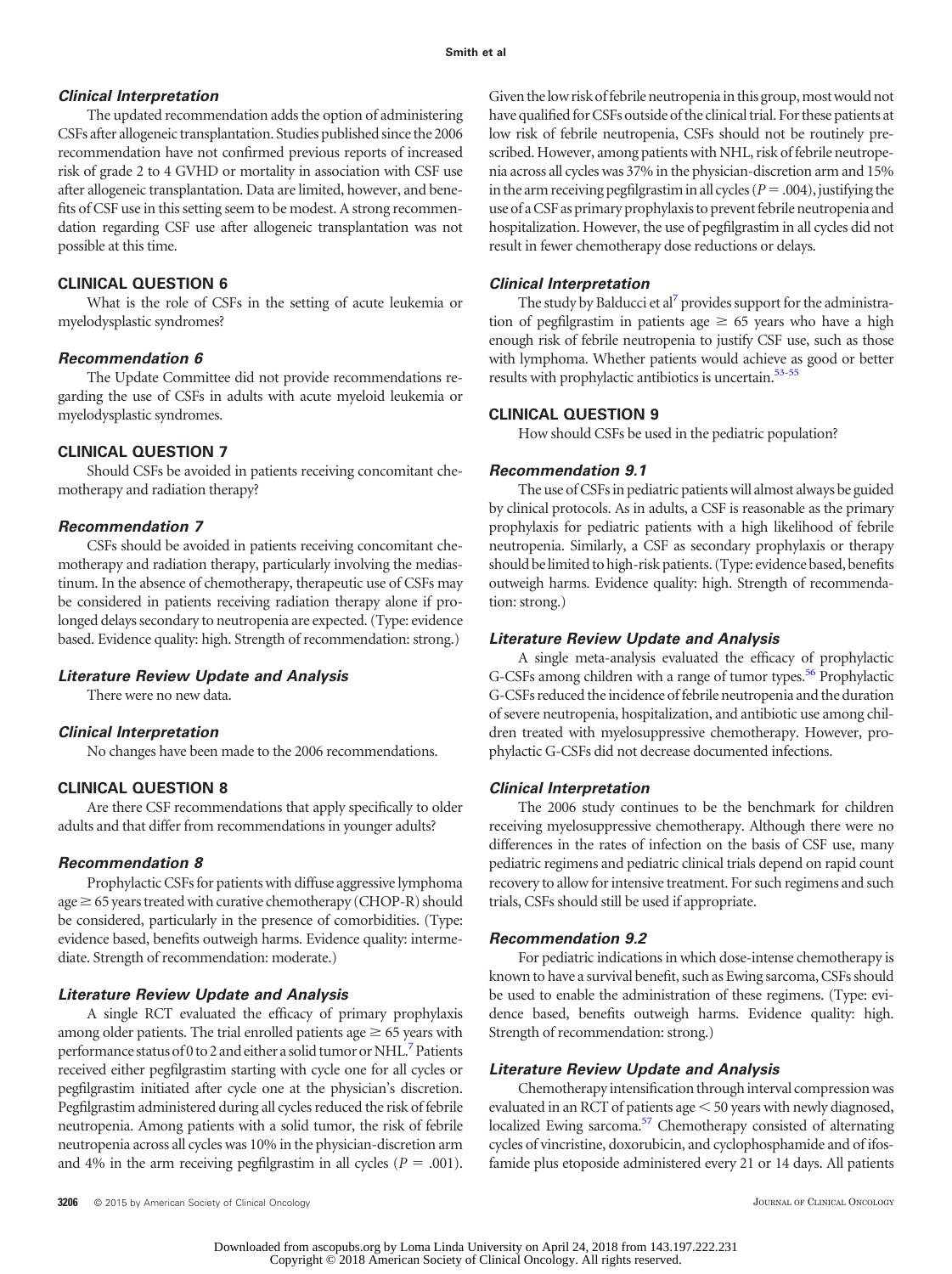received filgrastim. Primary tumor treatment was provided after four cycles in the standard arm and after six cycles in the intensified arm. Intensified treatment improved event-free survival; 5-year event-free survival was 73% in the intensified arm and 65% in the standard arm  $(P = .048)$ . OS was also higher in the intensified arm, although this result was of borderline statistical significance; 5-year OS was 83% in the intensified arm and 77% in the standard arm  $(P = .056)$ . Toxicity was similar in the two groups.

#### *Clinical Interpretation*

In North America, as a result of these findings, the current standard of care for pediatric patients with Ewing sarcoma outside of a clinical trial is myelosuppressive chemotherapy every 2 weeks when tolerated. This is not feasible without CSF support.

#### *Recommendation 9.3*

CSFs should not be used in pediatric patients with nonrelapsed acute lymphoblastic leukemia (ALL) or nonrelapsed acute myeloid leukemia (AML) who do not have an infection. (Type: informal consensus. Evidence quality: intermediate. Strength of recommendation: moderate.)

#### *Literature Review Update and Analysis*

Evidence regarding the effects of prophylactic G-CSFs in pediatric ALL or AML is limited, but a 2007 randomized trial reported few benefits with prophylactic G-CSFs after induction therapy for de novo pediatricAML. G-CSFs shortened the duration of neutropenia but did not decrease the risk of febrile neutropenia, microbiologically documented infections, or infection-related mortality.<sup>58</sup> In the intent-totreat analysis, 5-year event-free survival was 58% with G-CSFs and 59% without G-CSFs  $(P = .66)$ .

#### *Clinical Interpretation*

The previous ASCO guideline noted that use of CSFs in children with ALL should be considered with caution. There is little new evidence for or against the use of CSFs in ALL, although we can extrapolate from the AML experience. There is a theoretic concern that CSF use could stimulate the growth of leukemic blasts or leukemic stem cells, particularly in AML, and increase resistance to therapy and disease progression or relapse in both ALL and AML. The 2007 study<sup>58</sup> did not demonstrate an increased risk of relapse with CSF use among pediatric patients with AML, but exclusion criteria limit the generalizability of these results. Furthermore, CSF use did not decrease the risk for infectious complications. The routine use of CSF cannot be recommended for children with de novo AML and, by extension, for children with ALL.

### **CLINICAL QUESTION 10**

What are recommendations for the initiation, duration, dosing, and administration of CSFs?

#### *Recommendations*

Recommendations for the administration of filgrastim, tbofilgrastim, filgrastim-sndz, pegfilgrastim, and sargramostim are summarized in [Table 3.](#page-8-0)

#### *Literature Review Update and Analysis*

<span id="page-8-0"></span>Recent randomized trials have addressed issues related to the duration and timing of G-CSF prophylaxis. The importance of continuing prophylaxis through all cycles of chemotherapy was assessed among women with breast cancer. Women who received pegfilgrastim prophylaxis during only the first two cycles of chemotherapy were more likely to develop febrile neutropenia than women who received pegfilgrastim prophylaxis during all six cycles of chemotherapy (36%  $\nu$  10%, respectively).<sup>59</sup> The timing of pegfilgrastim (same day as chemotherapy *v* next day) was evaluated in randomized phase II trials of patients with breast cancer and lymphoma. Same-day pegfilgrastim resulted in a longer but statistically noninferior duration of severe neutropenia compared with next-day pegfilgrastim.<sup>60</sup> Administration of pegfilgrastim on day 2 versus day 4 was evaluated in a small trial

| <b>Table 3.</b> Dosing and Administration of CSFs                                                                                                                                                                |                                                                                                                                                                                                                                                                                                                                                                                                                                                                                                                                                                                                                                                                                                                                                                                                                                         |  |  |
|------------------------------------------------------------------------------------------------------------------------------------------------------------------------------------------------------------------|-----------------------------------------------------------------------------------------------------------------------------------------------------------------------------------------------------------------------------------------------------------------------------------------------------------------------------------------------------------------------------------------------------------------------------------------------------------------------------------------------------------------------------------------------------------------------------------------------------------------------------------------------------------------------------------------------------------------------------------------------------------------------------------------------------------------------------------------|--|--|
| Agent                                                                                                                                                                                                            | Dosing and Administration                                                                                                                                                                                                                                                                                                                                                                                                                                                                                                                                                                                                                                                                                                                                                                                                               |  |  |
| Filgrastim                                                                                                                                                                                                       | Filgrastim should be started 1 to 3 days after administration of myelotoxic chemotherapy; in setting of high-dose therapy and autologous<br>stem-cell rescue, filgrastim can be started 1 to 5 days after administration of high-dose therapy; filgrastim should be continued until<br>reaching ANC $\geq$ 2 to 3 $\times$ 10 <sup>9</sup> /L; for PBPC mobilization, filgrastim should be started $\geq$ 4 days before first leukapheresis procedure<br>and continued until last leukapheresis                                                                                                                                                                                                                                                                                                                                         |  |  |
|                                                                                                                                                                                                                  | In adults, recommended filgrastim dose is 5 $\mu$ g/kg per day for all clinical settings other than PBPC mobilization; in setting of PBPC<br>mobilization, dose of 10 $\mu$ g/kg per day may be preferable; preferred route of filgrastim administration is subcutaneous                                                                                                                                                                                                                                                                                                                                                                                                                                                                                                                                                                |  |  |
| Filgrastim-sndz                                                                                                                                                                                                  | Same as for filgrastim                                                                                                                                                                                                                                                                                                                                                                                                                                                                                                                                                                                                                                                                                                                                                                                                                  |  |  |
| Tbo-filgrastim                                                                                                                                                                                                   | Tbo-filgrastim should be started 1 to 3 days after administration of myelotoxic chemotherapy; in adults, recommended tbo-filgrastim<br>dose is 5 $\mu$ g/kg per day; preferred route of tbo-filgrastim administration is subcutaneous                                                                                                                                                                                                                                                                                                                                                                                                                                                                                                                                                                                                   |  |  |
| Pegfilgrastim                                                                                                                                                                                                    | Pegfilgrastim 6 mg should be administered once 1 to 3 days after chemotherapy if possible; because some patients will not be able to<br>return for dose of pegfilgrastim because of distance or immobility, for instance, alternatives to consider may include self-administered<br>filgrastim or tbo-filgrastim or same-day pegfilgrastim, recognizing that although same-day pegfilgrastim is not as effective as later<br>pegfilgrastim, it is better than no pegfilgrastim; pegfilgrastrim is also available in a timed automated-inject device that delivers 6 mg<br>of pegfilgrastrim subcutaneously, 27 hours after it is placed on skin and activated; pegfilgrastim is not currently indicated for stem-cell<br>mobilization; 6-mg formulation should not be used in infants, children, or small adolescents who weigh < 45 kg |  |  |
| Sargramostim                                                                                                                                                                                                     | Because GM-CSFs have been licensed specifically for use in mobilization and after transplantation of autologous PBPCs, after autologous or<br>allogeneic bone marrow transplantation, and for AML, manufacturer's instructions for administration are limited to those clinical settings;<br>$GM$ -CSFs should be initiated on day of bone marrow infusion and not $<$ 24 hours after last chemotherapy and 12 hours after most recent<br>radiotherapy; GM-CSFs should be continued until ANC $> 1.5 \times 10^9$ /L for 3 consecutive days is achieved; drug should be discontinued early<br>or dose reduced by 50% if ANC increases to $> 20 \times 10^9$ /L; recommended dose for adults is 250 $\mu$ g/m <sup>2</sup> per day                                                                                                       |  |  |
| Abbreviations: AML, acute myeloid leukemia; ANC, absolute neutrophil count; CSF, colony-stimulating factor; GM-CSF, granulocyte macrophage colony-stimulating<br>factor; PBPC, peripheral-blood progenitor cell. |                                                                                                                                                                                                                                                                                                                                                                                                                                                                                                                                                                                                                                                                                                                                                                                                                                         |  |  |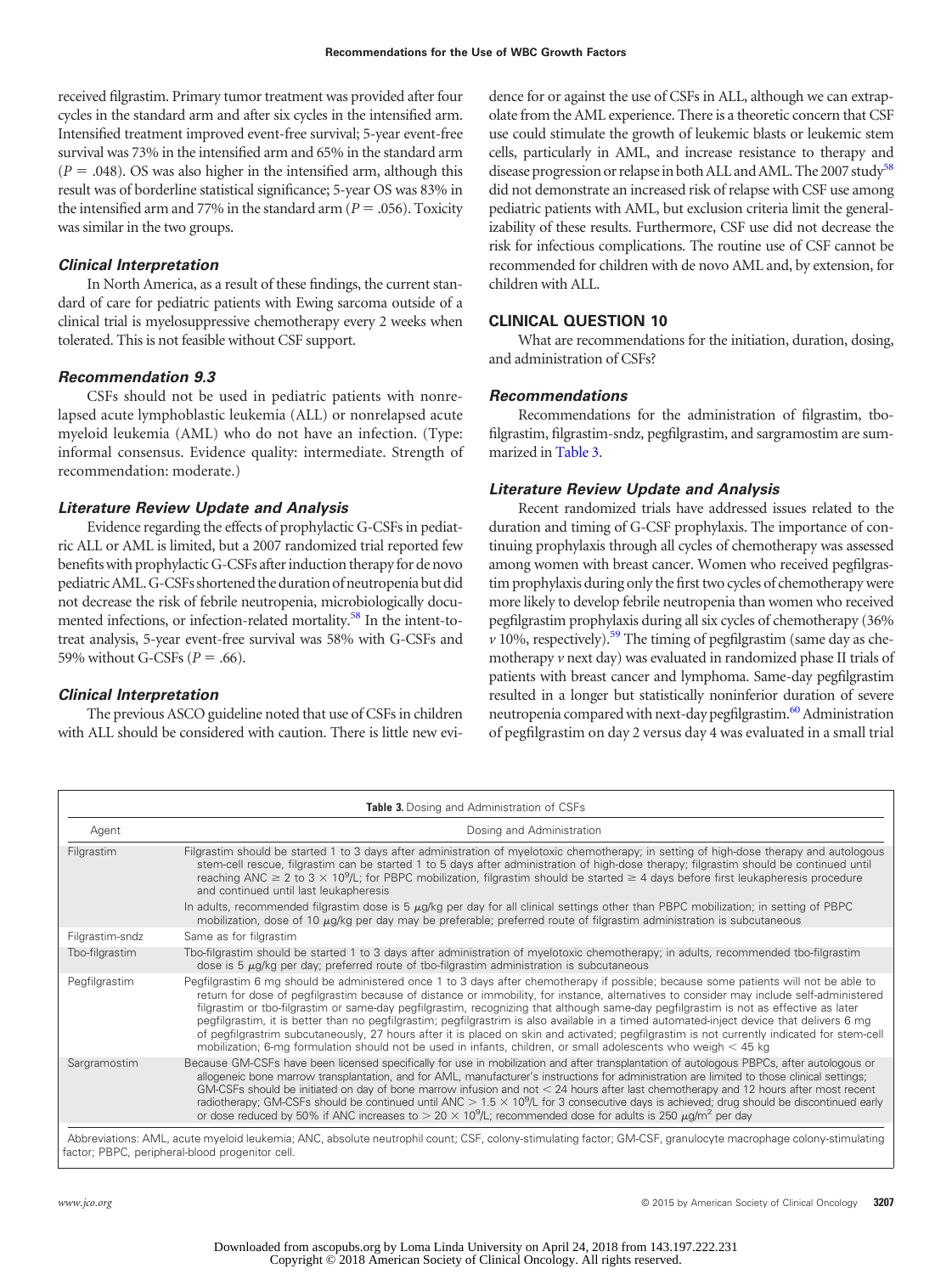of older patients with aggressive NHL $^{61}$  $^{61}$  $^{61}$  and a larger trial of women with node-positive breast cancer.<sup>[62](#page-13-2)</sup> Although the NHL trial suggested that day-4 pegfilgrastim may reduce the incidence of severe leukocytopenias, the breast cancer trial reported that day-2 and day-4 pegfilgrastim produced similar rates of febrile neutropenia, infection, and grade 4 leukopenia.

#### *Clinical Interpretation*

The recommendation for pegfilgrastim administration includes off-label use (administration of pegfilgrastim on same day as chemotherapy in certain circumstances). Evidence suggests that pegfilgrastim administered 1 to 3 days after chemotherapy results in a lower risk of infection than pegfilgrastim administered on the same day as chemotherapy,<sup>60</sup> but clinicians should not be prohibited from using same-day pegfilgrastim if it provides the only feasible means of CSF administration for certain patients.

#### **CLINICAL QUESTION 11**

Do CSFs differ in efficacy?

#### *Recommendation 11*

Pegfilgrastim, filgrastim, tbo-filgrastim, and filgrastim-sndz (and other biosimilars as they become available) can be used for the prevention of treatment-related febrile neutropenia. The choice of agent depends on convenience, cost, and clinical situation. There have been no additional data comparing G-CSF and GM-CSF since the 2006 update; therefore, there has been no change in the recommendation regarding their therapeutic equivalency. (Type: evidence based, benefits outweigh harms. Evidence quality: high. Strength of recommendation: strong.)

### *Literature Review Update and Analysis*

In a 2011 meta-analysis of primary G-CSFs in adults undergoing chemotherapy for a solid tumor or lymphoma, filgrastim, pegfilgrastim, and lenograstim (which is not currently available in United States) each significantly reduced the risk of febrile neutropenia.<sup>9</sup> A comparison of pegfilgrastim and filgrastim was based on five clinical trials and suggested that pegfilgrastim was more effective than filgrastim at reducing the risk of febrile neutropenia (RR, 0.66; 95% CI, 0.44 to 0[.9](#page-11-8)8).<sup>9</sup> A number of small RCTs comparing pegfilgrastim and filgrastim have also been conducted in other patient populations, including pediatric patients<sup>63[,64](#page-13-4)</sup> and adults who have undergone autologous  $SCT$ .<sup>65-[67](#page-13-6)</sup> A statistically significant benefit of pegfilgrastim over filgrastim in the incidence of febrile neutropenia was reported after a study of patients with multiple myeloma who had undergone autologous peripheral-blood SCT, but the sample size and the differing timing of G-CSF administration limit the conclusions that can be drawn from this study; pegfilgrastim was started on day 1 after stem-cell infusion, and filgrastim was started on day 5 after stem-cell infusion.<sup>[67](#page-13-6)</sup>

Tbo-filgrastim, a nonglycosylated recombinant methionyl human granulocyte colony-stimulating growth factor, was approved by the US Food and Drug Administration in 2012 for reduction in the duration of severe neutropenia in patients with nonmyeloid malignancies receiving myelosuppressive anticancer drugs associated with a clinically significantincidence offebrile neutropenia.RCTs conducted in patients with breast cancer, lung cancer, and NHL have suggested that the safety and efficacy of tbo-filgrastim are similar to those of filgrastim[.68-](#page-13-7)[71](#page-13-8) In a meta-analysis of the three trials, the adjusted difference in the rate of first-cycle febrile neutropenia between tbofilgrastim and filgrastim was 1.7% (95% CI,  $-3.8\%$  to 7.1%), again demonstrating no statistically significant difference between the two drugs for this outcome.<sup>71</sup>

Filgrastim-sndz, approved in March 2015, was the first biosimilar product approved in the United States. Approval was based on structural and functional characterization, animal data, human pharmacokinetic and pharmacodynamic data, clinical immunogenicity data, and other clinical safety and effectiveness data. Filgrastim and filgrastim-sndz were compared in a phase III noninferiority trial. Full results from the trial had not been published at the time the ASCO guideline was submitted for publication. However, an abstract was published as part of the 56th Annual Meeting of the American Society of Hematology (online publication only). $72$  The study enrolled women who were eligible for neoadjuvant or adjuvant docetaxel, doxorubicin, and cyclophosphamide chemotherapy for breast cancer. Study participants were randomly assigned to one of four groups: filgrastim-sndz in all cycles; filgrastim-sndz in cycle one, then alternating filgrastim and filgrastim-sndz in subsequent cycles; filgrastim in cycle one, then alternating filgrastim-sndz and filgrastim in subsequent cycles; or filgrastim in all cycles. Filgrastim-sndz was noninferior to filgrastim with respect to duration of severe neutropenia after cycle one chemotherapy. Switching between the two drugs did not seem to affect efficacy or safety.

#### *Clinical Interpretation*

Filgrastim, tbo-filgrastim, filgrastim-sndz, and pegfilgrastim are all effective in the reduction of the risk of febrile neutropenia. Choice of agent will depend on factors such as convenience and cost and may in some cases be dictated by the patient's treatment plan (eg, weekly chemotherapy).

#### **CLINICAL QUESTION 12**

What is the role of CSFs in the treatment of radiation injury?

### *Recommendation 12*

Current recommendations for the management of patients exposed to lethal doses of total-body radiotherapy, but not doses high enough to lead to certain death as a result of injury to other organs, include the prompt administration of CSFs or pegylated G-CSFs[.73-](#page-13-10)[75](#page-13-11) (Type: formal consensus [by others], benefits outweigh harms. Evidence quality: intermediate. Strength of recommendation: moderate.)

#### *Literature Review Update and Analysis*

This question has not been addressed by placebo-controlled trials in humans and, because of ethical considerations, is unlikely to be addressed. An expert panel convened by theWHO in 2009 considered data from animal experiments, case series and case reports, and studies of patients treated with chemotherapy and made a strong consensus recommendation for the administration of GM-CSFs or G-CSFs in the management of hematopoietic syndrome resulting from exposure to ionizing radiation[.73](#page-13-10) The panel noted that health care providers "should consider initiating cytokine therapy for exposures of  $\geq 2$  Gy and/or a significant decrease in the absolute lymphocyte count, or when it is anticipated that neutropenia of less than  $0.5 \times 10^9$  cells per liter will persist for  $\geq 7$  days."<sup>73p6</sup> The recommended timing of cytokine initiation was within 24 hours of exposure.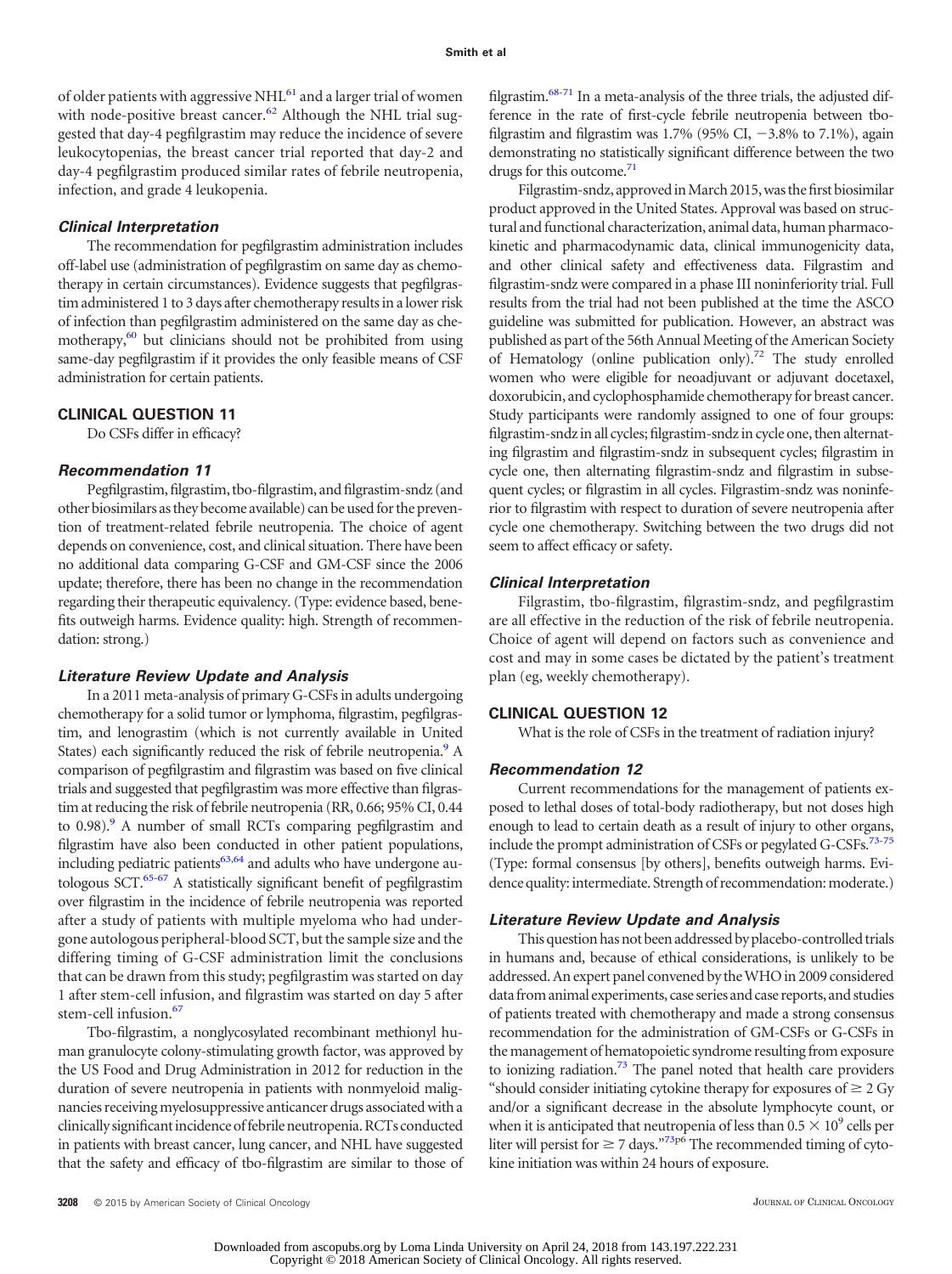### *Clinical Interpretation*

Accidental or intentional (eg, resulting from terrorist attack or war) total-body radiation leads to probable or certain death resulting from bone marrow failure at doses of 3 to 10 Gy without supportive care, CSFs, and/or bone marrow transplantation.<sup>76-[78](#page-13-13)</sup> Doses below that level are almost always survivable with excellent nursing care; higher doses are lethal because of injury to other organs, such as the GI tract. The chance of mortality from any radiation dose rises with combined injuries to the skin, lungs, and so on.<sup>79</sup>

Hematopoietic growth factors can increase the survival, proliferation, amplification, and differentiation of granulocyte progenitors to produce neutrophils. Although no prospective randomized trials have been carried out to determine the benefit of hematopoietic growth factors in humans exposed to accidental or intentional radiation injury, they have been used in radiation accident victims, and neutrophil recovery seems to have been hastened in 25 of 28 patients (from Radiation Emergency Assistance Center/Training Site registry). In animal models, prompt administration of hematopoietic growth factors after otherwise lethal total-body radiation exposure has dramati-cally increased survival.<sup>80-[85](#page-13-16)</sup>

### **PATIENT AND CLINICIAN COMMUNICATION**

For adults with a solid tumor or lymphoma who receive chemotherapy regimens that carry a high risk of febrile neutropenia ( $\geq 20\%$ ), primary prophylaxis substantially reduces the risk of a serious treatment complication and is recommended for most patients. However, for many commonly used chemotherapy regimens, the risk of febrile neutropenia is  $<$  20%, and more individualized decisions about CSF use are required. The risk of neutropenic complications and the importance of primary prophylaxis will vary with factors such as age, comorbidity, and other treatment-related considerations. It is important that in addition to understanding the evidence-based benefits and other risks of treatment, patients learn about the risk of febrile neutropenia as part of routine chemotherapy education.

The most common adverse effect of G-CSFs is bone pain, and patients should be encouraged to report this and other adverse effects to their treatment team. Acetaminophen and nonsteroidal antiinflammatory drugs are common first-line options for the prevention or treatment of G-CSF–related bone pain in adults. Other approaches that may be considered include antihistamines, opioids, and G-CSF dose reduction.<sup>86</sup>

### **HEALTH DISPARITIES**

Although ASCO clinical practice guidelines represent expert recommendations on the best practices in disease management to provide the highest level of cancer care, it is important to note that many patients have limited access to medical care. Racial and ethnic disparities in health care contribute significantly to this problem in the United States. Patients with cancer who are members of racial/ethnic minorities disproportionately experience comorbidities, experience more substantial obstacles to receiving care, are more likely to be uninsured, and are at greater risk of receiving care of poor quality than other Americans[.87](#page-13-18) Many other patients lack access to care because of their geographic location or distance from appropriate treatment facilities. Analyses of SEER-Medicare data suggest that first-cycle CSF

use among women with breast cancer is less common in nonwhites<sup>88</sup> and women of low socioeconomic status<sup>89</sup> and varies substantially by geographic region.<sup>88</sup> Awareness of these disparities in access to care should be considered in the context of this clinical practice guideline, and health care providers should strive to deliver the highest level of cancer care to these vulnerable populations.

#### **MULTIPLE CHRONIC CONDITIONS**

Creating evidence-based recommendations regarding the treatment of patients with multiple chronic conditions can be challenging. Patients with multiple chronic conditions are a complex and heterogeneous population and are frequently excluded from clinical trials.

In the case of febrile neutropenia, observational studies have provided important information about the impact of comorbidity. A 2014 systematic review reported that the presence of comorbid conditions increased the risk of febrile neutropenia among patients with cancer treated with chemotherapy.<sup>23</sup> Both the number and types of comorbidities may be important to consider. Among patients with breast, lung, prostate, or colorectal cancer in the SEER-Medicare database, the risk of febrile neutropenia increased with the number of comorbid conditions[.24](#page-12-34) Compared with patients with no comorbid conditions, patients with  $\geq$  three comorbid conditions had an 81% increased risk of febrile neutropenia. The presence of renal, hepatic, or cardiovascular disease has been associated with febrile neutropenia or febrile neutropenia–related hospitalization in patients with NHL treated with CHOP-based chemotherapy.<sup>90,[91](#page-13-22)</sup> The optimal approach to incorporating comorbidity information in risk prediction tools continues to be explored, but comorbidity remains an important predictor of febrile neutropenia, even after accounting for factors such as cancer type and age.<sup>25</sup>

#### **COST IMPLICATIONS**

Although the 2006 Update Committee extensively discussed the cost of CSFs, it recommended CSF use when the febrile neutropenia rate was approximately  $\geq$  20% based on clinical impact alone, because of the consensus that reduction in febrile neutropenia itself was an important clinical outcome. Since the 2006 update, original data from randomized trials have been limited.

Cost-effectiveness analyses of primary versus secondary prophylaxis with G-CSFs have produced varying results. In a model that considered three different strategies (no primary prophylaxis, 10 days of filgrastim, or one dose of pegfilgrastim) among patients receiving R-CHOP-21 for DLBCL, primary prophylaxis was not cost effective from the perspective of a publicly funded health care system. Costs associated with no primary prophylaxis, filgrastim prophylaxis, and pegfilgrastim prophylaxis were Canadian \$7,314, \$13,947, and \$16,290, respectively. $^{92}$  The incremental cost effectiveness for primary prophylaxis with filgrastim versus no primary prophylaxis was Canadian \$5,796,000 per quality-adjusted life-year, far outside accepted bounds. In a United Kingdom–based model of cost among patients with breast cancer, the most cost-effective strategy (primary prophylaxis, secondary prophylaxis, or no G-CSFs) depended on patient characteristics and risk of febrile neutropenia. Of the three types of G-CSFs evaluated, pegfilgrastim seemed to be more cost effective than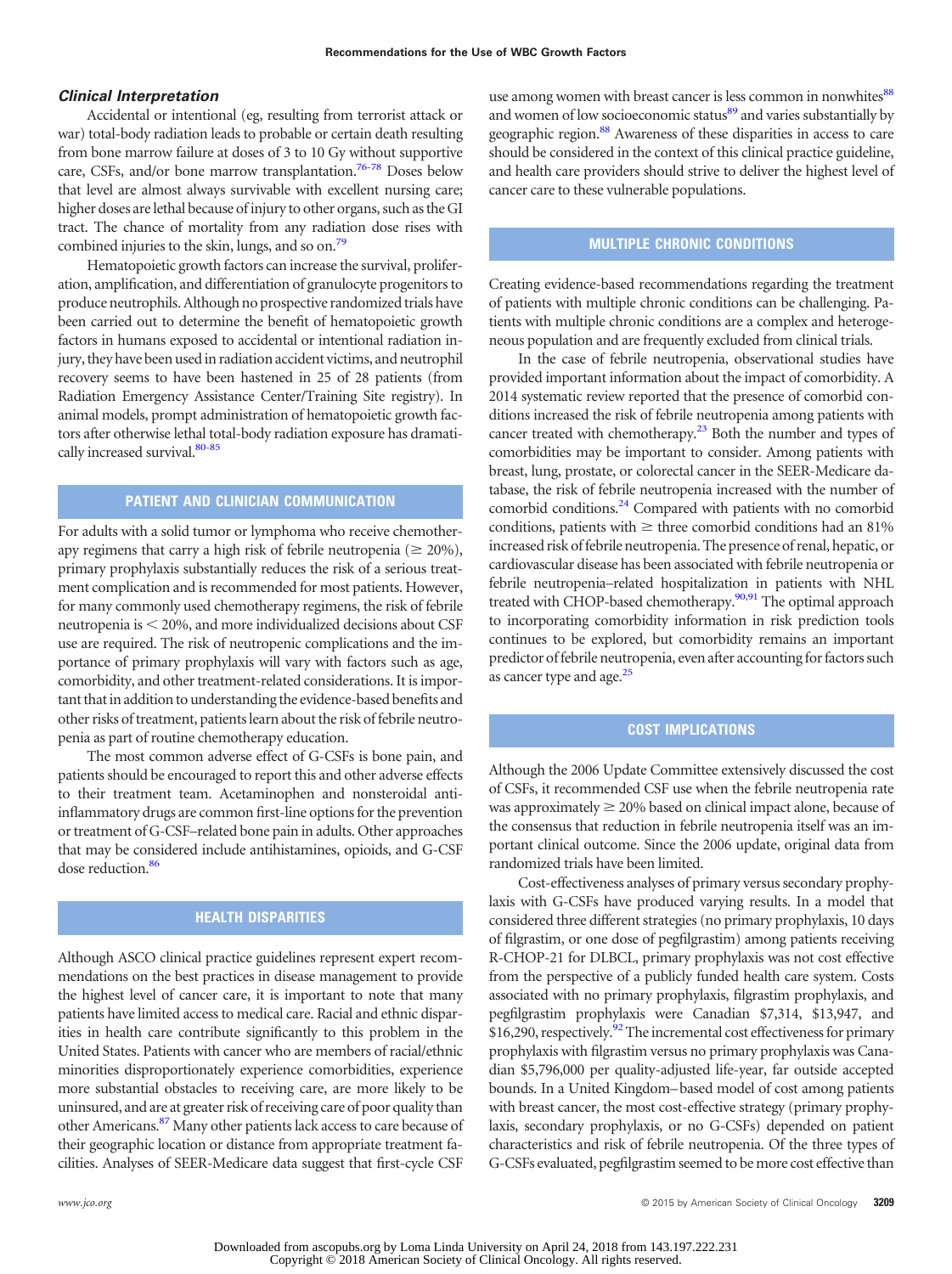filgrastim or lenograstim.<sup>93</sup> A cost benefit may be more apparent in the United States, as a result of higher health care costs,  $94$  but cost effectiveness will vary by factors such as the risk of febrile neutropenia.

Randomized trials have assessed the efficacy of reduced dosages or less frequent administration of prophylactic G-CSFs. A study in the United Kingdom randomly assigned 172 patients with breast cancer to primary prophylaxis with a G-CSF during all six cycles of chemotherapy or during just the first two cycles. Prophylactic G-CSF during only the first two cycles of chemotherapy was cost saving but resulted in a higher rate of febrile neutropenia than a G-CSF during all cycles (36%  $\nu$  10%, respectively).<sup>[95](#page-13-26)</sup> A reduced dose of lenograstim (50  $\mu$ g/body) was evaluated in a small cross-over study of patients with NHL in Japan and compared favorably with a  $75 - \mu g$ / body dose of filgrastim.<sup>[96](#page-13-27)</sup> In the absence of more definitive data, the consensus of the 2015 Update Committee is that clinicians should adhere to current product labeling.

There do seem to be opportunities to improve G-CSF use in the community. The overuse of CSFs was one of the 2012 ASCO Choosing Wisely recommendations: "Don't use white cell stimulating factors for primary prevention of febrile neutropenia for patients with less than 20% risk for this complication."[97p](#page-13-28)3 To reduce CSF use in patients receiving low-risk chemotherapy regi-mens, Fishman et al<sup>[98](#page-13-29)</sup> instituted real-time peer-to-peer consultation regarding pegfilgrastim use. Among patients receiving lowrisk chemotherapy regimens, pegfilgrastim use decreased from 52 units in the fourth quarter of 2009 to 15 units in the third quarter of 2010 (71% decrease) with no adverse consequences.

Although questions remain about the cost effectiveness of G-CSFs in certain settings, the 2015 Update Committee has reiterated the position that G-CSF prophylaxis should be driven by clinical considerations and not by cost. CSF use is recommended when the febrile neutropenia rate is  $\geq$  20% based on clinical impact alone, because of the consensus that reduction in febrile neutropenia itself is an important clinical outcome. The 2015 Update Committee has recognized, again, that these are expensive agents with the potential for overuse. As stated, when alternative regimens are available that offer

equivalent efficacy without the need for CSF support, these alternative regimens should be used.

### **GUIDELINE IMPLEMENTATION**

ASCO guidelines are developed for implementation across health settings. Barriers to implementation include the need to increase awareness of the guideline recommendations among front-line practitioners and survivors of cancer and caregivers and also to provide adequate services in the face of limited resources. The guideline Bottom Line Box was designed to facilitate implementation of recommendations. This guideline will be distributed widely through the ASCO Practice Guideline Implementation Network. ASCO guidelines are posted on the ASCO Web site and most often published in *Journal of Clinical Oncology* and *Journal of Oncology Practice*.

### **ADDITIONAL RESOURCES**

More information, including a Data Supplement with additional evidence tables, a Methodology Supplement with information about evidence quality and strength of recommendations, slide sets, and clinical tools and resources, is available at [www.asco.org/](http://www.asco.org/guidelines/wbcgf) [guidelines/wbcgf.](http://www.asco.org/guidelines/wbcgf) Patient information is available at [www.cancer.net.](http://www.cancer.net) Visit [www.asco.org/guidelineswiki](http://www.asco.org/guidelineswiki) to provide comments on the guideline or to submit new evidence.

#### **AUTHORS' DISCLOSURES OF POTENTIAL CONFLICTS OF INTEREST**

Disclosures provided by the authors are available with this article at [www.jco.org.](http://www.jco.org)

### **AUTHOR CONTRIBUTIONS**

#### **Manuscript writing:** All authors **Final approval of manuscript:** All authors

#### **REFERENCES**

<span id="page-11-0"></span>**1.** Bennett CL, Djulbegovic B, Norris LB, et al: Colony-stimulating factors for febrile neutropenia during cancer therapy. N Engl J Med 368:1131- 1139, 2013

<span id="page-11-2"></span>**2.** Culakova E, Thota R, Poniewierski MS, et al: Patterns of chemotherapy-associated toxicity and supportive care in US oncology practice: A nationwide prospective cohort study. Cancer Med 3:434-444, 2014

<span id="page-11-1"></span>**3.** Weycker D, Li X, Edelsberg J, et al: Risk and consequences of chemotherapy-induced febrile neutropenia in patients with metastatic solid tumors. J Oncol Pract 10:47-54, 2015

<span id="page-11-3"></span>**4.** Bodey GP, Buckley M, Sathe YS, et al: Quantitative relationships between circulating leukocytes and infection in patients with acute leukemia. Ann Intern Med 64:328-340, 1966

<span id="page-11-4"></span>**5.** Crawford J, Ozer H, Stoller R, et al: Reduction by granulocyte colony-stimulating factor of fever and neutropenia induced by chemotherapy in patients with smallcell lung cancer. N Engl J Med 325:164-170, 1991

<span id="page-11-5"></span>**6.** Aapro MS, Bohlius J, Cameron DA, et al: 2010 update of EORTC guidelines for the use of granulocyte-

colony stimulating factor to reduce the incidence of chemotherapy-induced febrile neutropenia in adult patients with lymphoproliferative disorders and solid tumours. Eur J Cancer 47:8-32, 2011

<span id="page-11-6"></span>**7.** Balducci L, Al-Halawani H, Charu V, et al: Elderly cancer patients receiving chemotherapy benefit from first-cycle pegfilgrastim. Oncologist 12:1416-1424, 2007

<span id="page-11-7"></span>**8.** Bohlius J, Herbst C, Reiser M, et al: Granulopoiesis-stimulating factors to prevent adverse effects in the treatment of malignant lymphoma. Cochrane Database Syst Rev 8:CD003189, 2008

<span id="page-11-8"></span>**9.** Cooper KL, Madan J, Whyte S, et al: Granulocyte colony-stimulating factors for febrile neutropenia prophylaxis following chemotherapy: Systematic review and meta-analysis. BMC Cancer 11:404, 2011

**10.** Herbst C, Naumann F, Kruse EB, et al: Prophylactic antibiotics or G-CSF for the prevention of infections and improvement of survival in cancer patients undergoing chemotherapy. Cochrane Database Syst Rev 1:CD007107, 2009

<span id="page-11-12"></span>**11.** Kirshner JJ, Heckler CE, Janelsins MC, et al: Prevention of pegfilgrastim-induced bone pain: A phase III double-blind placebo-controlled randomized clinical trial of the University of Rochester Cancer Center Clinical

Community Oncology Program research base. J Clin Oncol 30:1974-1979, 2012

<span id="page-11-9"></span>**12.** Kuderer NM: Meta-analysis of randomized controlled trials of granulocyte colony-stimulating factor prophylaxis in adult cancer patients receiving chemotherapy. Cancer Treat Res 157:127-143, 2011

<span id="page-11-10"></span>**13.** Kuderer NM, Dale DC, Crawford J, et al: Impact of primary prophylaxis with granulocyte colony-stimulating factor on febrile neutropenia and mortality in adult cancer patients receiving chemotherapy: A systematic review. J Clin Oncol 25:3158-3167, 2007

<span id="page-11-11"></span>**14.** Lyman GH, Dale DC, Culakova E, et al: The impact of the granulocyte colony-stimulating factor on chemotherapy dose intensity and cancer survival: A systematic review and meta-analysis of randomized controlled trials. Ann Oncol 24:2475-2484, 2013

**15.** Lyman GH, Dale DC, Wolff DA, et al: Acute myeloid leukemia or myelodysplastic syndrome in randomized controlled clinical trials of cancer chemotherapy with granulocyte colony-stimulating factor: A systematic review. J Clin Oncol 28:2914-2924, 2010

<span id="page-11-13"></span>**16.** National Comprehensive Cancer Network: NCCN Clinical Practice Guidelines in Oncology: Myeloid Growth Factors (version 2.2014).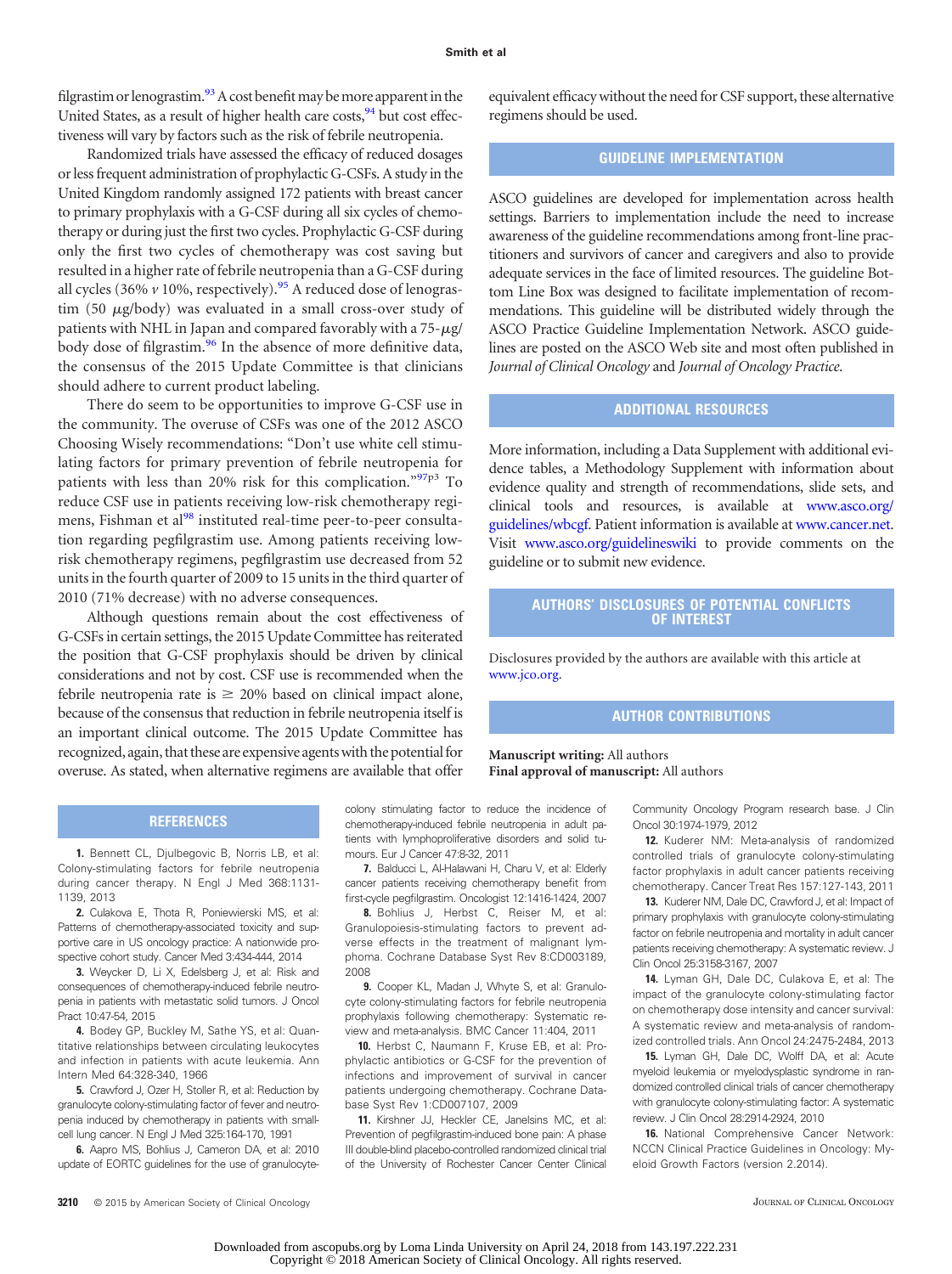**17.** Papaldo P, Ferretti G, Di Cosimo S, et al: Does granulocyte colony-stimulating factor worsen anemia in early breast cancer patients treated with epirubicin and cyclophosphamide? J Clin Oncol 24: 3048-3055, 2006

<span id="page-12-2"></span>**18.** Renner P, Milazzo S, Liu JP, et al: Primary prophylactic colony-stimulating factors for the prevention of chemotherapy-induced febrile neutropenia in breast cancer patients. Cochrane Database Syst Rev 10:CD007913, 2012

<span id="page-12-3"></span>**19.** Sung L, Nathan PC, Alibhai SM, et al: Metaanalysis: Effect of prophylactic hematopoietic colonystimulating factors on mortality and outcomes of infection. Ann Intern Med 147:400-411, 2007

**20.** Vehreschild JJ, Böhme A, Cornely OA, et al: Prophylaxis of infectious complications with colonystimulating factors in adult cancer patients undergoing chemotherapy-evidence-based guidelines from the Infectious Diseases Working Party AGIHO of the German Society for Haematology and Medical Oncology (DGHO). Ann Oncol 25:1709-1718, 2014

<span id="page-12-0"></span>**21.** Wildiers H, Reiser M: Relative dose intensity of chemotherapy and its impact on outcomes in patients with early breast cancer or aggressive lymphoma. Crit Rev Oncol Hematol 77:221-240, 2011

<span id="page-12-1"></span>**22.** Vogel CL, Wojtukiewicz MZ, Carroll RR, et al: First and subsequent cycle use of pegfilgrastim prevents febrile neutropenia in patients with breast cancer: A multicenter, double-blind, placebo-controlled phase III study. J Clin Oncol 23:1178-1184, 2005

<span id="page-12-4"></span>**23.** Lyman GH, Abella E, Pettengell R: Risk factors for febrile neutropenia among patients with cancer receiving chemotherapy: A systematic review. Crit Rev Oncol Hematol 90:190-199, 2014

<span id="page-12-34"></span>**24.** Hosmer W, Malin J, Wong M: Development and validation of a prediction model for the risk of developing febrile neutropenia in the first cycle of chemotherapy among elderly patients with breast, lung, colorectal, and prostate cancer. Support Care Cancer 19:333-341, 2011

<span id="page-12-5"></span>**25.** Lyman GH, Kuderer NM, Crawford J, et al: Predicting individual risk of neutropenic complications in patients receiving cancer chemotherapy. Cancer 117:1917-1927, 2011

<span id="page-12-6"></span>**26.** Smith TJ, Hillner BE: A way forward on the medically appropriate use of white cell growth factors. J Clin Oncol 30:1584-1587, 2012

<span id="page-12-7"></span>**27.** Mhaskar R, Clark OA, Lyman G, et al: Colonystimulating factors for chemotherapy-induced febrile neutropenia. Cochrane Database Syst Rev 10: CD003039, 2014

<span id="page-12-8"></span>**28.** Smith TJ, Khatcheressian J, Lyman GH, et al: 2006 update of recommendations for the use of white blood cell growth factors: An evidence-based clinical practice guideline. J Clin Oncol 24:3187- 3205, 2006

<span id="page-12-9"></span>**29.** Arun BK, Dhinghra K, Valero V, et al: Phase III randomized trial of dose intensive neoadjuvant chemotherapy with or without G-CSF in locally advanced breast cancer: Long-term results. Oncologist 16:1527-1534, 2011

<span id="page-12-11"></span>**30.** Bonilla L, Ben-Aharon I, Vidal L, et al: Dosedense chemotherapy in nonmetastatic breast cancer: A systematic review and meta-analysis of randomized controlled trials. J Natl Cancer Inst 102: 1845-1854, 2010

<span id="page-12-13"></span>**31.** Budd GT, Barlow WE, Moore HC, et al: SWOG S0221: A phase III trial comparing chemotherapy schedules in high-risk early-stage breast cancer. J Clin Oncol 33:58-64, 2015

<span id="page-12-22"></span>**32.** Choueiri TK, Jacobus S, Bellmunt J, et al: Neoadjuvant dose-dense methotrexate, vinblastine, doxorubicin, and cisplatin with pegfilgrastim support in muscle-invasive urothelial cancer: Pathologic, ra-

diologic, and biomarker correlates. J Clin Oncol 32:1889-1894, 2014

<span id="page-12-16"></span>**33.** Cunningham D, Hawkes EA, Jack A, et al: Rituximab plus cyclophosphamide, doxorubicin, vincristine, and prednisolone in patients with newly diagnosed diffuse large B-cell non-Hodgkin lymphoma: A phase 3 comparison of dose intensification with 14-day versus 21-day cycles. Lancet 381: 1817-1826, 2013

<span id="page-12-17"></span>**34.** Delarue R, Tilly H, Mounier N, et al: Dose-dense rituximab-CHOP compared with standard rituximab-CHOP in elderly patients with diffuse large B-cell lymphoma (the LNH03-6B study): A randomised phase 3 trial. Lancet Oncol 14:525-533, 2013

<span id="page-12-15"></span>**35.** Ellis GK, Barlow WE, Gralow JR, et al: Phase III comparison of standard doxorubicin and cyclophosphamide versus weekly doxorubicin and daily oral cyclophosphamide plus granulocyte colonystimulating factor as neoadjuvant therapy for inflammatory and locally advanced breast cancer: SWOG 0012. J Clin Oncol 29:1014-1021, 2011

**36.** Fayette J, Penel N, Chevreau C, et al: Phase III trial of standard versus dose-intensified doxorubicin, ifosfamide and dacarbazine (MAID) in the first-line treatment of metastatic and locally advanced soft tissue sarcoma. Invest New Drugs 27:482-489, 2009

<span id="page-12-14"></span>**37.** Gogas H, Dafni U, Karina M, et al: Postoperative dose-dense sequential versus concomitant administration of epirubicin and paclitaxel in patients with nodepositive breast cancer: 5-year results of the Hellenic Cooperative Oncology Group HE 10/00 phase III trial. Breast Cancer Res Treat 132:609-619, 2012

<span id="page-12-18"></span>**38.** Heigener DF, Manegold C, Jäger E, et al: Multicenter randomized open-label phase III study comparing efficacy, safety, and tolerability of conventional carboplatin plus etoposide versus dose-intensified carboplatin plus etoposide plus lenograstim in small-cell lung cancer in "extensive disease" stage. Am J Clin Oncol 32:61-64, 2009

**39.** Hertzberg M, Matthews JP, Stone JM, et al: A phase III randomized trial of high-dose CEOP + filgrastim versus standard-dose CEOP in patients with non-Hodgkin lymphoma: 10-year follow-up data— Australasian Leukaemia and Lymphoma Group (ALLG) NHL07 trial. Am J Hematol 89:536-541, 2014

<span id="page-12-19"></span>**40.** Lewis IJ, Nooij MA, Whelan J, et al: Improvement in histologic response but not survival in osteosarcoma patients treated with intensified chemotherapy: A randomized phase III trial of the European Osteosarcoma Intergroup. J Natl Cancer Inst 99:112-128, 2007

<span id="page-12-12"></span>**41.** Moebus V, Jackisch C, Lueck HJ, et al: Intense dose-dense sequential chemotherapy with epirubicin, paclitaxel, and cyclophosphamide compared with conventionally scheduled chemotherapy in high-risk primary breast cancer: Mature results of an AGO phase III study. J Clin Oncol 28:2874-2880, 2010

<span id="page-12-20"></span>**42.** Ray-Coquard I, Paraiso D, Guastalla JP, et al: Intensified dose of cyclophosphamide with G-CSF support versus standard dose combined with platinum in first-line treatment of advanced ovarian cancer a randomised study from the GINECO group. Br J Cancer 97:1200-1205, 2007

<span id="page-12-21"></span>**43.** Sternberg CN, de Mulder P, Schornagel JH, et al: Seven year update of an EORTC phase III trial of high-dose intensity M-VAC chemotherapy and G-CSF versus classic M-VAC in advanced urothelial tract tumours. Eur J Cancer 42:50-54, 2006

**44.** Verdonck LF, Notenboom A, de Jong DD, et al: Intensified 12-week CHOP (I-CHOP) plus G-CSF compared with standard 24-week CHOP (CHOP-21) for patients with intermediate-risk aggressive non-Hodgkin lymphoma: A phase 3 trial of the DutchBelgian Hemato-Oncology Cooperative Group (HOVON). Blood 109:2759-2766, 2007

**45.** Vriens BE, Aarts MJ, de Vries B, et al: Doxorubicin/cyclophosphamide with concurrent versus sequential docetaxel as neoadjuvant treatment in patients with breast cancer. Eur J Cancer 49:3102- 3110, 2013

<span id="page-12-10"></span>**46.** Watanabe T, Tobinai K, Shibata T, et al: Phase II/III study of R-CHOP-21 versus R-CHOP-14 for untreated indolent B-cell non-Hodgkin's lymphoma: JCOG 0203 trial. J Clin Oncol 29:3990-3998, 2011

<span id="page-12-23"></span>**47.** DiPersio JF, Micallef IN, Stiff PJ, et al: Phase III prospective randomized double-blind placebocontrolled trial of plerixafor plus granulocyte colonystimulating factor compared with placebo plus granulocyte colony-stimulating factor for autologous stem-cell mobilization and transplantation for patients with non-Hodgkin's lymphoma. J Clin Oncol 27:4767-4773, 2009

<span id="page-12-24"></span>**48.** DiPersio JF, Stadtmauer EA, Nademanee A, et al: Plerixafor and G-CSF versus placebo and G-CSF to mobilize hematopoietic stem cells for autologous stem cell transplantation in patients with multiple myeloma. Blood 113:5720-5726, 2009

<span id="page-12-25"></span>**49.** Remberger M, Naseh N, Aschan J, et al: G-CSF given after haematopoietic stem cell transplantation using HLA-identical sibling donors is associated to a higher incidence of acute GVHD II-IV. Bone Marrow Transplant 32:217-223, 2003

**50.** Ringden O, Hassan Z, Karlsson H, et al: Granulocyte colony-stimulating factor induced acute and chronic graft-versus-host disease. Transplantation 90:1022-1029, 2010

<span id="page-12-26"></span>**51.** Ringdén O, Labopin M, Gorin NC, et al: Treatment with granulocyte colony-stimulating factor after allogeneic bone marrow transplantation for acute leukemia increases the risk of graft-versus-host disease and death: A study from the Acute Leukemia Working Party of the European Group for Blood and Marrow Transplantation. J Clin Oncol 22:416-423, 2004

<span id="page-12-27"></span>**52.** Dekker A, Bulley S, Beyene J, et al: Metaanalysis of randomized controlled trials of prophylactic granulocyte colony-stimulating factor and granulocytemacrophage colony-stimulating factor after autologous and allogeneic stem cell transplantation. J Clin Oncol 24:5207-5215, 2006

<span id="page-12-28"></span>**53.** Bucaneve G, Micozzi A, Menichetti F, et al: Levofloxacin to prevent bacterial infection in patients with cancer and neutropenia. N Engl J Med 353:977-987, 2005

**54.** Cullen M, Steven N, Billingham L, et al: Antibacterial prophylaxis after chemotherapy for solid tumors and lymphomas. N Engl J Med 353:988-998, 2005

<span id="page-12-29"></span>**55.** Gafter-Gvili A, Fraser A, Paul M, et al: Metaanalysis: Antibiotic prophylaxis reduces mortality in neutropenic patients. Ann Intern Med 142:979-995, 2005

<span id="page-12-30"></span>**56.** Wittman B, Horan J, Lyman GH: Prophylactic colony-stimulating factors in children receiving myelosuppressive chemotherapy: A meta-analysis of randomized controlled trials. Cancer Treat Rev 32: 289-303, 2006

<span id="page-12-31"></span>**57.** Womer RB, West DC, Krailo MD, et al: Randomized controlled trial of interval-compressed chemotherapy for the treatment of localized Ewing sarcoma: A report from the Children's Oncology Group. J Clin Oncol 30:4148-4154, 2012

<span id="page-12-32"></span>**58.** Lehrnbecher T, Zimmermann M, Reinhardt D, et al: Prophylactic human granulocyte colonystimulating factor after induction therapy in pediatric acute myeloid leukemia. Blood 109:936-943, 2007

<span id="page-12-33"></span>**59.** Aarts MJ, Peters FP, Mandigers CM, et al: Primary granulocyte colony-stimulating factor prophylaxis during the first two cycles only or throughout all chemotherapy cycles in patients with breast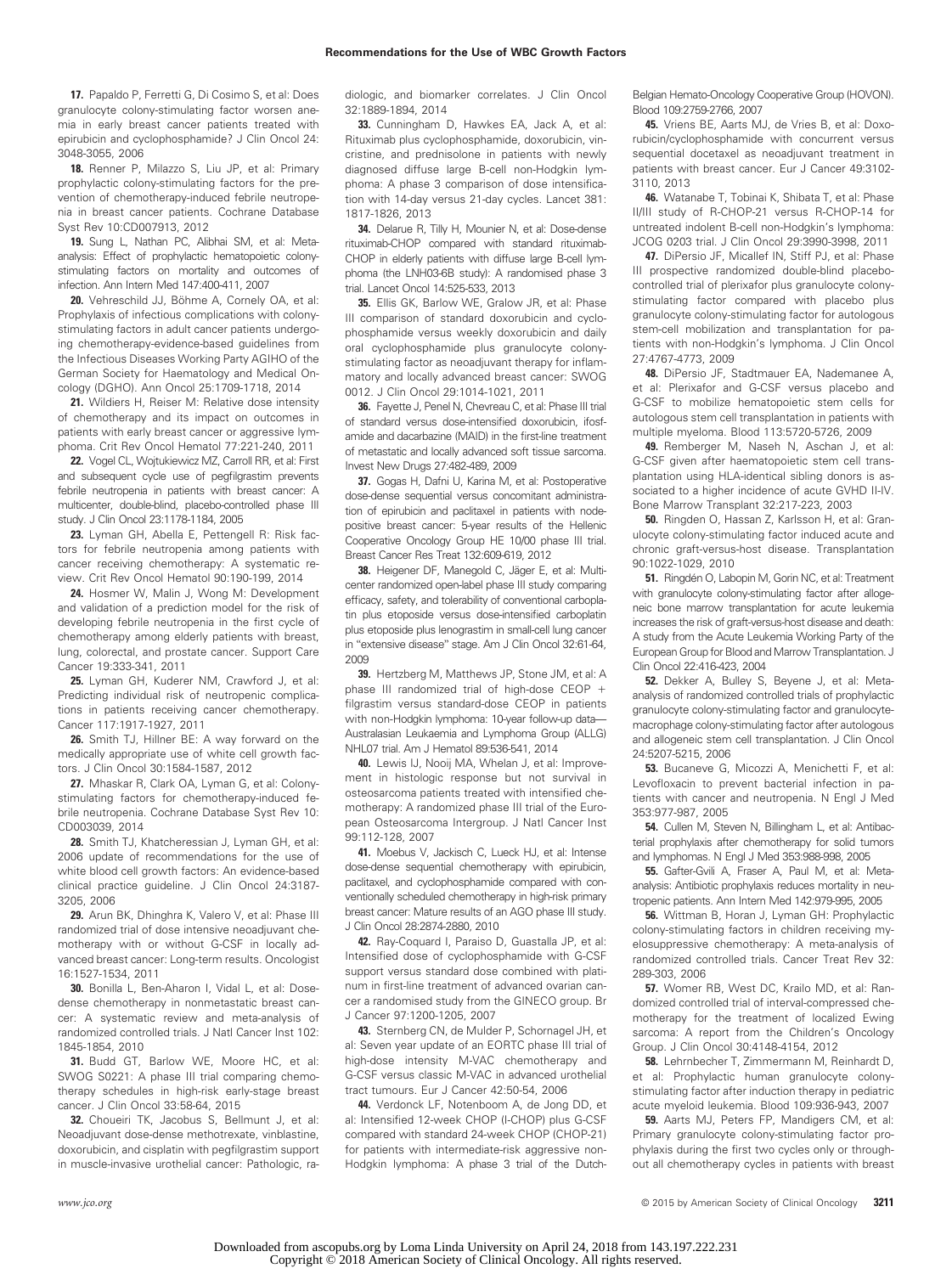#### **Smith et al**

cancer at risk for febrile neutropenia. J Clin Oncol 31:4290-4296, 2013

<span id="page-13-0"></span>**60.** Burris HA, Belani CP, Kaufman PA, et al: Pegfilgrastim on the same day versus next day of chemotherapy in patients with breast cancer, non– small-cell lung cancer, ovarian cancer, and non-Hodgkin's lymphoma: Results of four multicenter, double-blind, randomized phase II studies. J Oncol Pract 6:133-140, 2010

<span id="page-13-1"></span>**61.** Zwick C, Hartmann F, Zeynalova S, et al: Randomized comparison of pegfilgrastim day 4 versus day 2 for the prevention of chemotherapyinduced leukocytopenia. Ann Oncol 22:1872-1877, 2011

<span id="page-13-2"></span>**62.** Loibl S, Mueller V, von Minckwitz G, et al: Comparison of pegfilgrastim on day 2 vs. day 4 as primary prophylaxis of intense dose-dense chemotherapy in patients with node-positive primary breast cancer within the prospective, multi-center GAIN study: (GBG 33). Support Care Cancer 19: 1789-1795, 2011

<span id="page-13-3"></span>**63.** Cesaro S, Nesi F, Tridello G, et al: A randomized, non-inferiority study comparing efficacy and safety of a single dose of pegfilgrastim versus daily filgrastim in pediatric patients after autologous peripheral blood stem cell transplant. PLoS One 8:e53252, 2013

<span id="page-13-4"></span>**64.** Fox E, Widemann BC, Hawkins DS, et al: Randomized trial and pharmacokinetic study of pegfilgrastim versus filgrastim after dose-intensive chemotherapy in young adults and children with sarcomas. Clin Cancer Res 15:7361-7367, 2009

<span id="page-13-5"></span>**65.** Castagna L, Bramanti S, Levis A, et al: Pegfilgrastim versus filgrastim after high-dose chemotherapy and autologous peripheral blood stem cell support. Ann Oncol 21:1482-1485, 2010

**66.** Gerds A, Fox-Geiman M, Dawravoo K, et al: Randomized phase III trial of pegfilgrastim versus filgrastim after autologus peripheral blood stem cell transplantation. Biol Blood Marrow Transplant 16: 678-685, 2010

<span id="page-13-6"></span>**67.** Martino M, Praticò G, Messina G, et al: Pegfilgrastim compared with filgrastim after high-dose melphalan and autologous hematopoietic peripheral blood stem cell transplantation in multiple myeloma patients. Eur J Haematol 77:410-415, 2006

<span id="page-13-7"></span>**68.** del Giglio A, Eniu A, Ganea-Motan D, et al: XM02 is superior to placebo and equivalent to Neupogen in reducing the duration of severe neutropenia and the incidence of febrile neutropenia in cycle 1 in breast cancer patients receiving docetaxel/doxorubicin chemotherapy. BMC Cancer 8:332, 2008

**69.** Engert A, Griskevicius L, Zyuzgin Y, et al: XM02, the first granulocyte colony-stimulating factor biosimilar, is safe and effective in reducing the duration of severe neutropenia and incidence of febrile neutropenia in patients with non-Hodgkin lymphoma receiving chemotherapy. Leuk Lymphoma 50:374-379, 2009

**70.** Gatzemeier U, Ciuleanu T, Dediu M, et al: XM02, the first biosimilar G-CSF, is safe and effective in reducing the duration of severe neutropenia and incidence of febrile neutropenia in patients with small cell or non-small cell lung cancer receiving platinum-based chemotherapy. J Thorac Oncol 4:736-740, 2009

<span id="page-13-8"></span>**71.** Engert A, del Giglio A, Bias P, et al: Incidence of febrile neutropenia and myelotoxicity of chemotherapy: A meta-analysis of biosimilar G-CSF studies in breast cancer, lung cancer, and non-Hodgkin's lymphoma. Onkologie 32:599-604, 2009

<span id="page-13-9"></span>**72.** Blackwell K, Semiglazov V, Gascon P, et al: A comparison of proposed biosimilar and originator filgrastim for the prevention of neutropenia in patients with breast cancer receiving myelosuppressive adjuvant or neoadjuvant chemotherapy: Phase III, randomized, double-blind trial (the PIONEER study). Blood 124, 2014

<span id="page-13-10"></span>**73.** Dainiak N, Gent RN, Carr Z, et al: First global consensus for evidence-based management of the hematopoietic syndrome resulting from exposure to ionizing radiation. Disaster Med Public Health Prep 5:202-212, 2011

**74.** Dainiak N, Waselenko JK, Armitage JO, et al: The hematologist and radiation casualties. Hematology Am Soc Hematol Educ Program. 2003:473-488, 2003

<span id="page-13-11"></span>**75.** Waselenko JK, MacVittie TJ, Blakely WF, et al: Medical management of the acute radiation syndrome: Recommendations of the Strategic National Stockpile Radiation Working Group. Ann Intern Med 140:1037-1051, 2004

<span id="page-13-12"></span>**76.** Hall EJ: Acute Effects of Total-Body Irradiation, Radiobiology for the Radiologist. Philadelphia, PA, Lippincott Williams & Wilkins, 2000, pp 124-135

**77.** Schull WJ: The somatic effects of exposure to atomic radiation: The Japanese experience, 1947- 1997. Proc Natl Acad Sci U S A 95:5437-5441, 1998

<span id="page-13-13"></span>**78.** US Department of Health and Human Services: Agency for Toxic Substances and Disease Registry: Toxicological Profile for Cesium. [http://](http://www.atsdr.cdc.gov/toxprofiles/tp157.pdf) [www.atsdr.cdc.gov/toxprofiles/tp157.pdf](http://www.atsdr.cdc.gov/toxprofiles/tp157.pdf)

<span id="page-13-14"></span>**79.** Barabanova AV: Acute radiation syndrome with cutaneous syndrome, in Ricks RC BM, O'Hara FM (eds): The Medical Basis for Radiation-Accident Preparedness: The Clinical Care of Victims. Boca Raton, FL, CRC Press, 2002, pp 217-224

<span id="page-13-15"></span>**80.** Farese AM, Casey DB, Vigneulle RM, et al: A single dose of pegylated leridistim significantly improves neutrophil recovery in sublethally irradiated rhesus macaques. Stem Cells 19:514-521, 2001

**81.** Farese AM, Hunt P, Grab LB, et al: Combined administration of recombinant human megakaryocyte growth and development factor and granulocyte colonystimulating factor enhances multilineage hematopoietic reconstitution in nonhuman primates after radiationinduced marrow aplasia. J Clin Invest 97:2145-2151, 1996

**82.** Farese AM, Williams DE, Seiler FR, et al: Combination protocols of cytokine therapy with interleukin-3 and granulocyte-macrophage colonystimulating factor in a primate model of radiationinduced marrow aplasia. Blood 82:3012-3018, 1993

**83.** MacVittie TJ, Farese AM, Herodin F, et al: Combination therapy for radiation-induced bone marrow aplasia in nonhuman primates using synthokine SC-55494 and recombinant human granulocyte colony-stimulating factor. Blood 87:4129-4135, 1996

**84.** Nash RA, Schuening FG, Seidel K, et al: Effect of recombinant canine granulocyte-macrophage colony-stimulating factor on hematopoietic recovery after otherwise lethal total body irradiation. Blood 83:1963-1970, 1994

■■■

<span id="page-13-16"></span>**85.** Neelis KJ, Dubbelman YD, Qingliang L, et al: Simultaneous administration of TPO and G-CSF after cytoreductive treatment of rhesus monkeys prevents thrombocytopenia, accelerates platelet and red cell reconstitution, alleviates neutropenia, and promotes the recovery of immature bone marrow cells. Exp Hematol 25:1084-1093, 1997

<span id="page-13-17"></span>**86.** Lambertini M, Del Mastro L, Bellodi A, et al: The five "Ws" for bone pain due to the administration of granulocyte-colony stimulating factors (G-CSFs). Crit Rev Oncol Hematol 89:112-128, 2014

<span id="page-13-18"></span>**87.** Mead H, Cartwright-Smith L, Jones K, et al: Racial and Ethnic Disparities in U.S. Health Care: A Chartbook. New York, NY, Commonwealth Fund, 2008

<span id="page-13-19"></span>**88.** Rajan SS, Lyman GH, Carpenter WR, et al: Chemotherapy characteristics are important predictors of primary prophylactic CSF administration in older patients with breast cancer. Breast Cancer Res Treat 127:511-520, 2011

<span id="page-13-20"></span>**89.** Hershman DL, Wilde ET, Wright JD, et al: Uptake and economic impact of first-cycle colonystimulating factor use during adjuvant treatment of breast cancer. J Clin Oncol 30:806-812, 2012

<span id="page-13-21"></span>**90.** Lyman GH, Delgado DJ: Risk and timing of hospitalization for febrile neutropenia in patients receiving CHOP, CHOP-R, or CNOP chemotherapy for intermediate-grade non-Hodgkin lymphoma. Cancer 98:2402-2409, 2003

<span id="page-13-22"></span>**91.** Lyman GH, Morrison VA, Dale DC, et al: Risk of febrile neutropenia among patients with intermediate-grade non-Hodgkin's lymphoma receiving CHOP chemotherapy. Leuk Lymphoma 44: 2069-2076, 2003

<span id="page-13-23"></span>**92.** Lathia N, Isogai PK, De Angelis C, et al: Cost-effectiveness of filgrastim and pegfilgrastim as primary prophylaxis against febrile neutropenia in lymphoma patients. J Natl Cancer Inst 105:1078- 1085, 2013

<span id="page-13-24"></span>**93.** Whyte S, Cooper KL, Stevenson MD, et al: Costeffectiveness of granulocyte colony-stimulating factor prophylaxis for febrile neutropenia in breast cancer in the United Kingdom. Value Health 14:465-474, 2011

<span id="page-13-25"></span>**94.** Hirsch BR, Lyman GH: Pharmacoeconomics of the myeloid growth factors: A critical and systematic review. Pharmacoeconomics 30:497-511, 2012

<span id="page-13-26"></span>**95.** Aarts MJ, Grutters JP, Peters FP, et al: Cost effectiveness of primary pegfilgrastim prophylaxis in patients with breast cancer at risk of febrile neutropenia. J Clin Oncol 31:4283-4289, 2013

<span id="page-13-27"></span>**96.** Hashino S, Morioka M, Irie T, et al: Cost benefit and clinical efficacy of low-dose granulocyte colony-stimulating factor after standard chemotherapy in patients with non-Hodgkin's lymphoma. Int J Lab Hematol 30:292-299, 2008

<span id="page-13-28"></span>**97.** Schnipper LE, Smith TJ, Raghavan D, et al: American Society of Clinical Oncology identifies five key opportunities to improve care and reduce costs: The top five list for oncology. J Clin Oncol 30:1715- 1724, 2012

<span id="page-13-29"></span>**98.** Fishman ML, Kumar A, Davis S, et al: Guideline-based peer-to-peer consultation optimizes pegfilgrastim use with no adverse clinical consequences. J Oncol Pract 8:e14s-e17s, 2012 (suppl)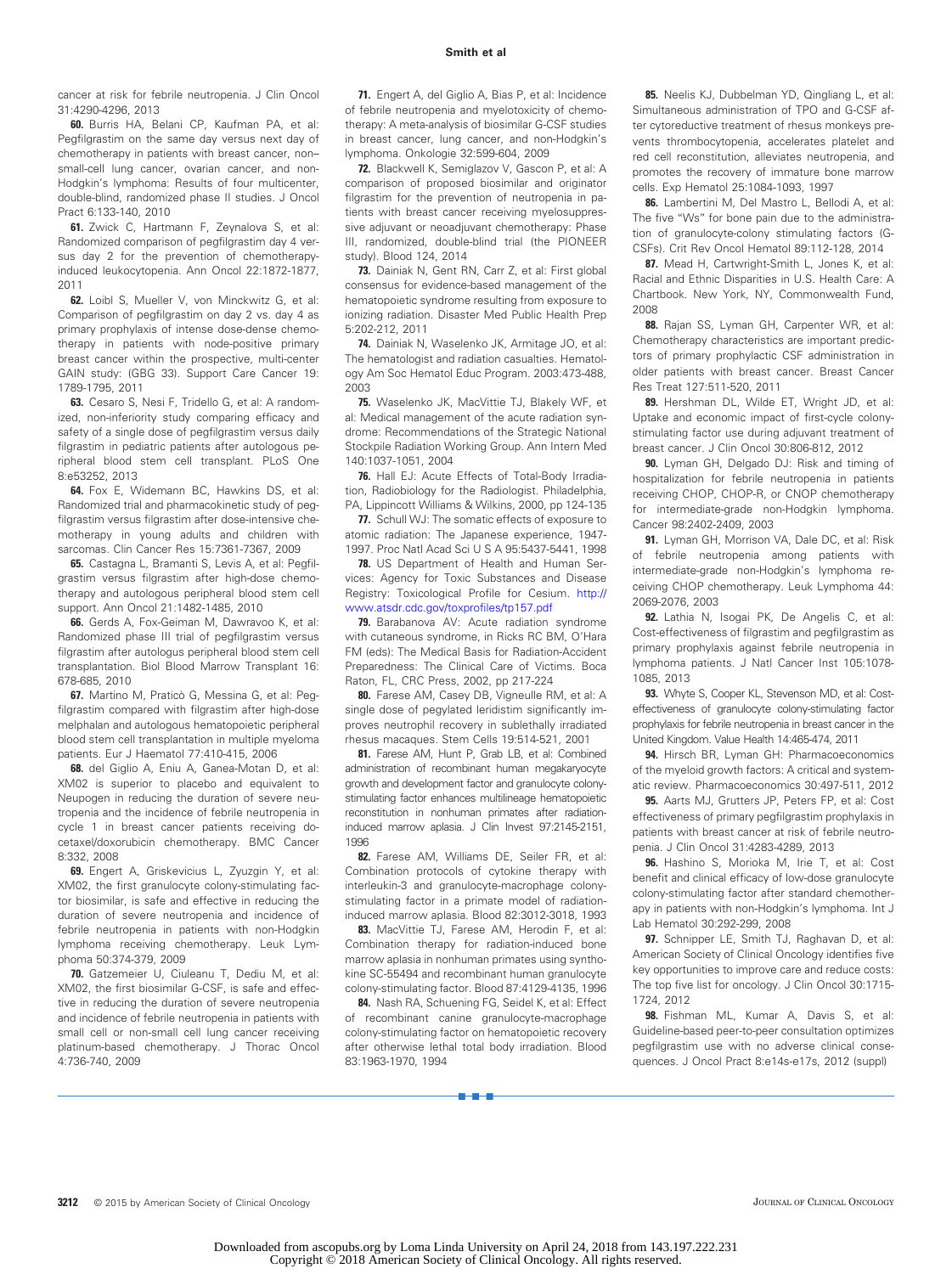#### **AUTHORS' DISCLOSURES OF POTENTIAL CONFLICTS OF INTEREST**

#### **Recommendations for the Use of WBC Growth Factors: American Society of Clinical Oncology Clinical Practice Guideline Update**

*The following represents disclosure information provided by authors of this manuscript. All relationships are considered compensated. Relationships are* self-held unless noted. I = Immediate Family Member, Inst = My Institution. Relationships may not relate to the subject matter of this manuscript. For more *information about ASCO's conflict of interest policy, please refer to [www.asco.org/rwc](http://www.asco.org/rwc) or [jco.ascopubs.org/site/ifc.](http://jco.ascopubs.org/site/ifc)*

**Thomas J. Smith Stock or Other Ownership:** United Healthcare

**Kari Bohlke** No relationship to disclose

**Gary Lyman Consulting or Advisory Role:** Dendreon **Research Funding:** Amgen (Inst)

**Kenneth Carson Honoraria:** Genentech, Spectrum Pharmaceuticals, Celgene, Millennium Pharmaceuticals **Consulting or Advisory Role:** Celgene, Spectrum Pharmaceuticals, Millennium Pharmaceuticals, Genentech **Speakers' Bureau:** Genentech **Research Funding:** Millennium Pharmaceuticals, Kyowa-Hakko Kirin **Expert Testimony:** Abbvie **Travel, Accommodations, Expenses:** Spectrum Pharmaceuticals, Celgene, Genentech

#### **Jeffrey Crawford**

**Consulting or Advisory Role:** Amgen, Bayer, Boehringer Ingelheim, Eli Lilly, Gilead, Hospira, Ono Pharmaceutical, Aveo, Merck, Novartis **Research Funding:** Amgen (Inst), AstraZeneca (Inst), GTx (Inst), MedImmune (Inst), Morphotek (Inst), Clovis (Inst), Fibrogen (Inst)

**Scott Cross** No relationship to disclose

**John Goldberg Consulting or Advisory Role:** Health Affairs **Research Funding:** ArQule

**Travel, Accommodations, Expenses:** Roche

**James Khatcheressian** No relationship to disclose

**Natasha Leighl Research Funding:** Novartis Canada (Inst)

**Cheryl Perkins** No relationship to disclose

#### **George Somlo**

**Consulting or Advisory Role:** Pfizer, Genentech, Novartis, Abbvie, Celgene, Quest Diagnostics, NanoString Technologies **Speakers' Bureau:** Jansen, Millennium Pharmaceuticals **Research Funding:** Celgene (Inst), Genentech (Inst) **Other Relationship:** Abbvie (steering committee)

**James Wade Employment:** Johnson & Johnson (I) **Stock or Other Ownership:** Seattle Genetics, Celgene

**Antoinette Wozniak Honoraria:** Xcenda, Biodesix **Consulting or Advisory Role:** Genentech/Roche, Boehringer Ingelheim, Novartis, AstraZeneca **Speakers' Bureau:** Biodesix **Research Funding:** Astex Therapeutics

**James O. Armitage**

**Leadership:** Tesaro Bio **Consulting or Advisory Role:** GlaxoSmithKline, Roche, Spectrum Pharmaceuticals, ZIOPHARM Oncology, Conatus IDMC, Celgene